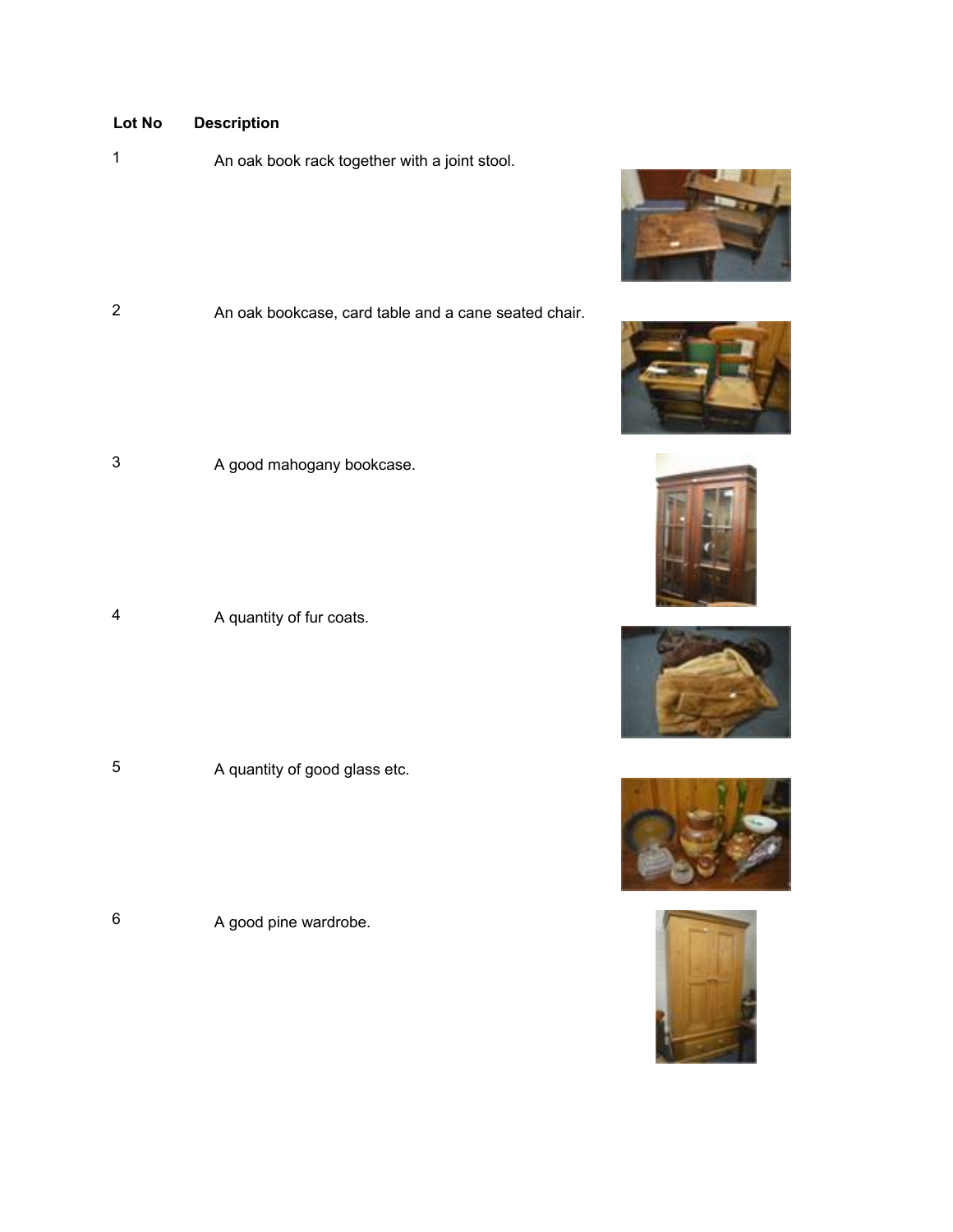| Lot No<br>$\overline{7}$ | <b>Description</b><br>A mahogany hall table. |
|--------------------------|----------------------------------------------|
| 8                        | An inkwell, mahogany caddy etc.              |
| 9                        | An onyx top table.                           |

10 A mahogany bureau bookcase.

<sup>11</sup> A collection of gilt framed oil paintings.

12 A good plated cutlery service.







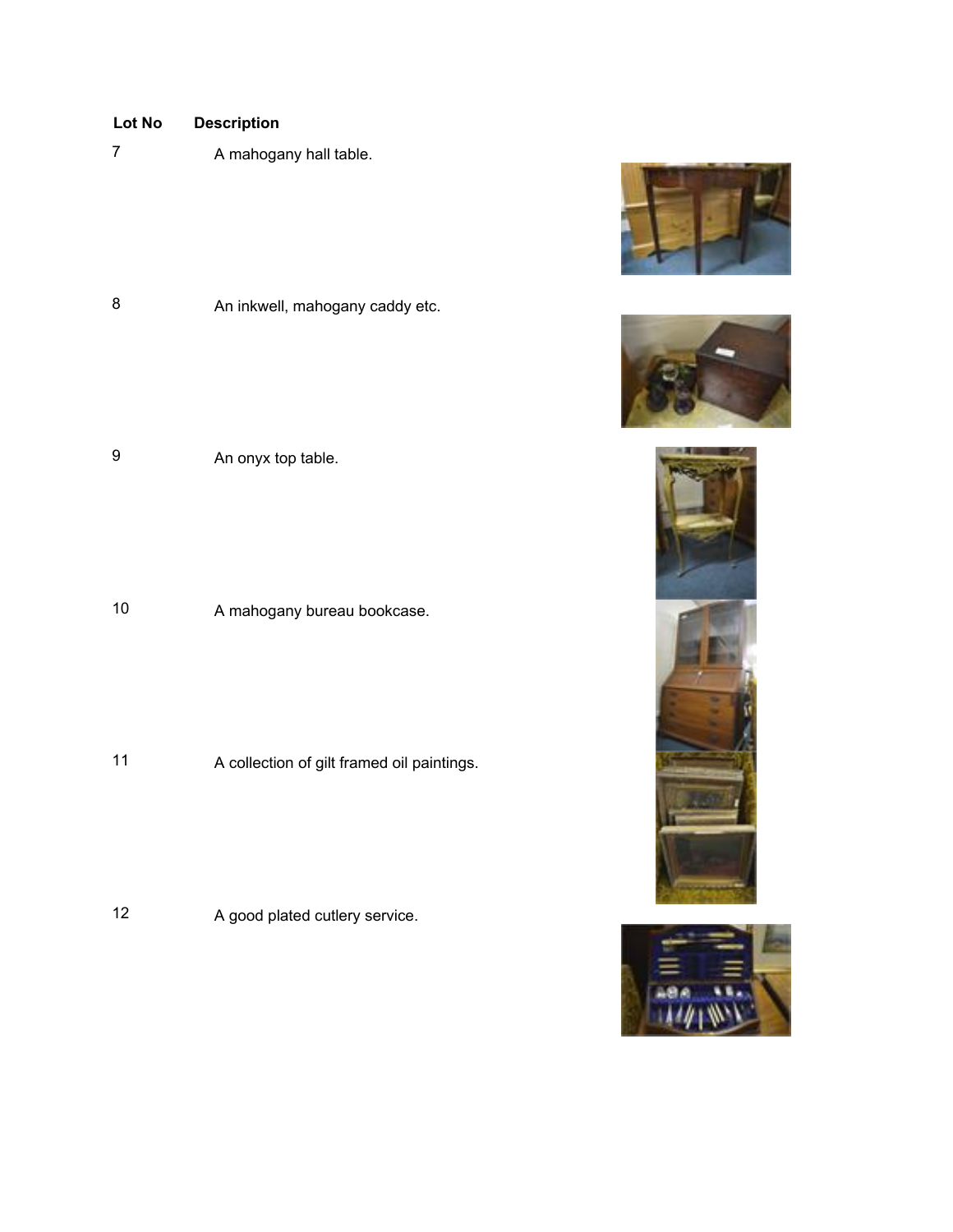13 A framed and glazed watercolour together with a map.

14 A brass companion set on stand.

<sup>15</sup> A good brass mounted caddy.

16 A pair of good plated candlesticks.

<sup>17</sup> An Antique miniature toilet mirror.

18 A mahogany commode.





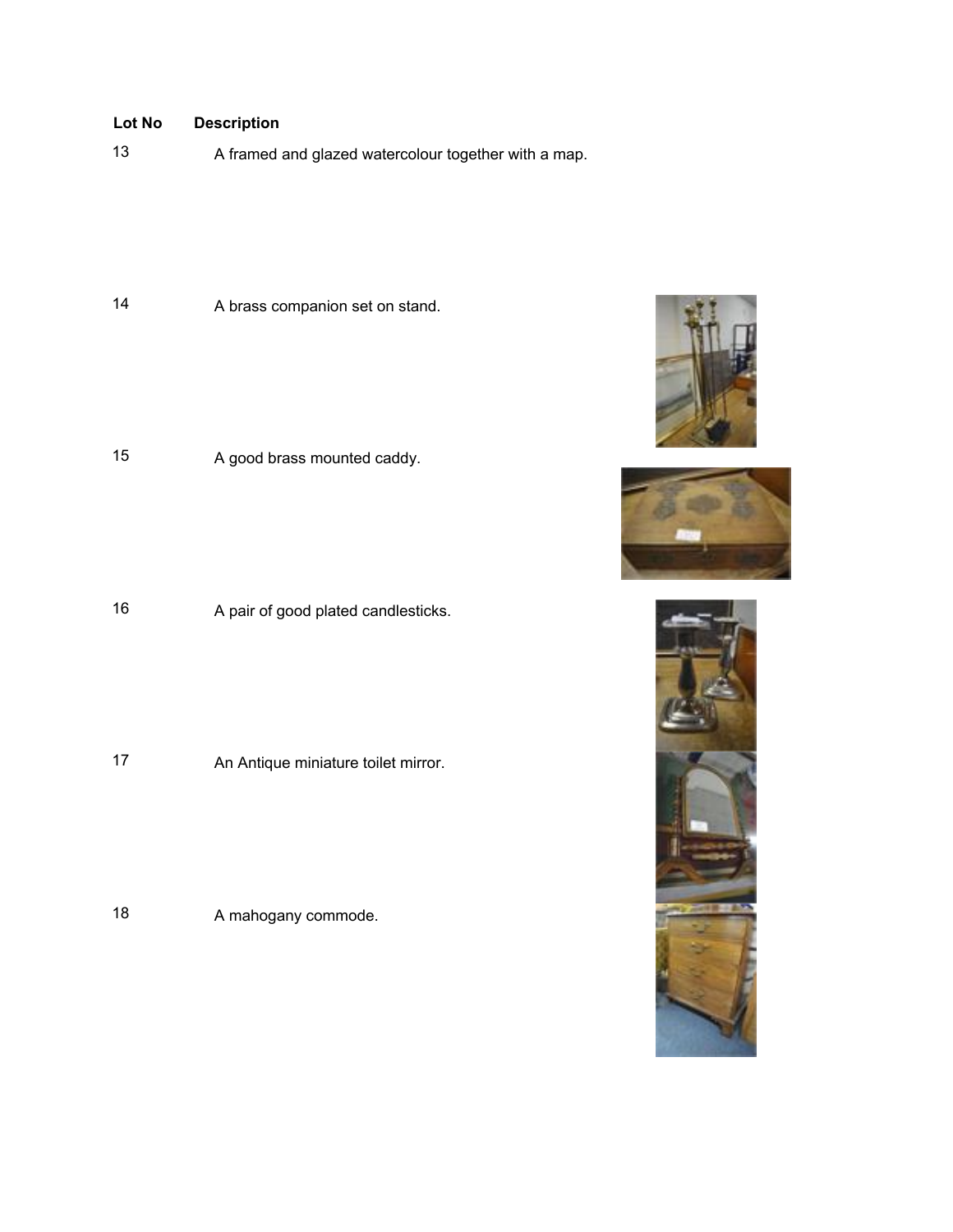| Lot No | <b>Description</b>                                                  |
|--------|---------------------------------------------------------------------|
| 20     | A blue and white jar and cover together with a duck<br>storage jar. |
| 21     | Willow pattern bowl etc.                                            |
| 22     | Good cut glass etc.                                                 |
| 23     | A stylish mirror back fire surround.                                |

24 A pair of brass door stops.

<sup>25</sup> A pair of framed and glazed wax seals.

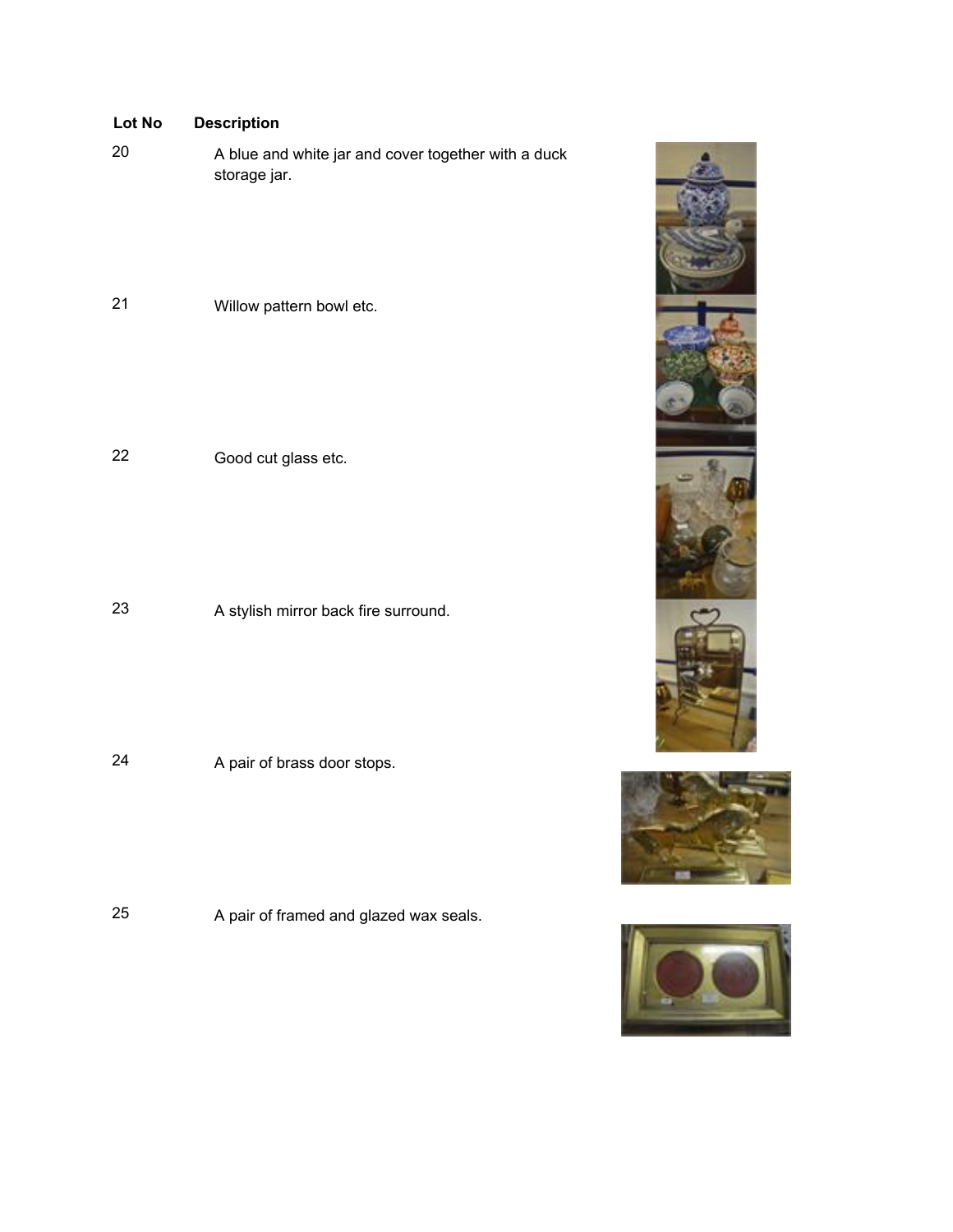| <b>Lot No</b> | <b>Description</b>                |
|---------------|-----------------------------------|
| 26            | Oriental decorative chinaware.    |
|               |                                   |
|               |                                   |
|               |                                   |
|               |                                   |
| 27            |                                   |
|               | A collection of good plated ware. |
|               |                                   |
|               |                                   |
|               |                                   |
|               |                                   |
| 28            | A four-fold screen.               |

29 A box of lace material.

<sup>30</sup> A travelling cot.

31 Gun belts etc.











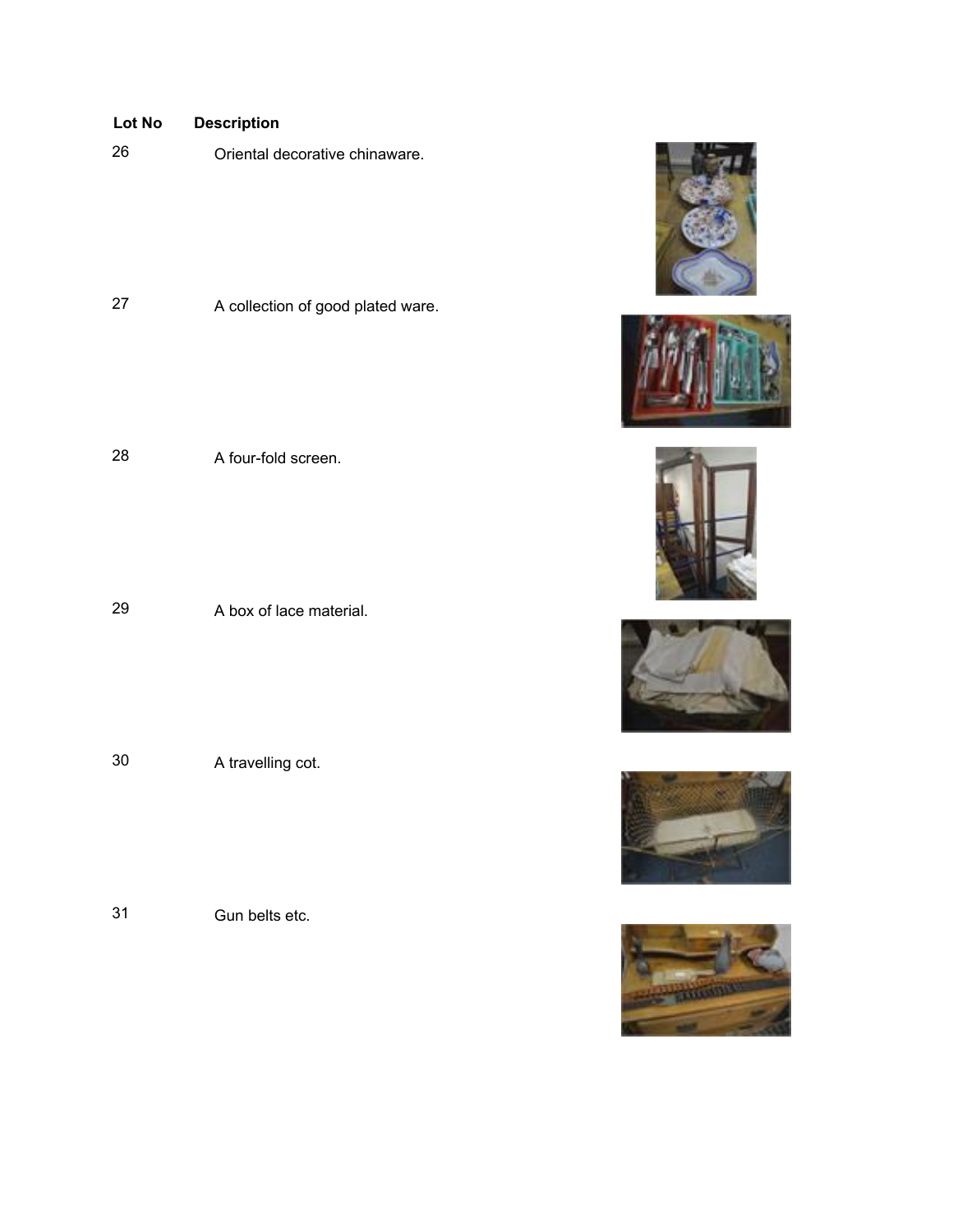| 32 | Satinwood three drawer dressing chest. |
|----|----------------------------------------|
|----|----------------------------------------|

<sup>33</sup> An opaque glass vase etc.

<sup>34</sup> A mahogany bedside chest.

<sup>35</sup> A collection of various fishing items.

<sup>36</sup> A decorative jug and basin set etc.

<sup>37</sup> An oak drop leaf table.









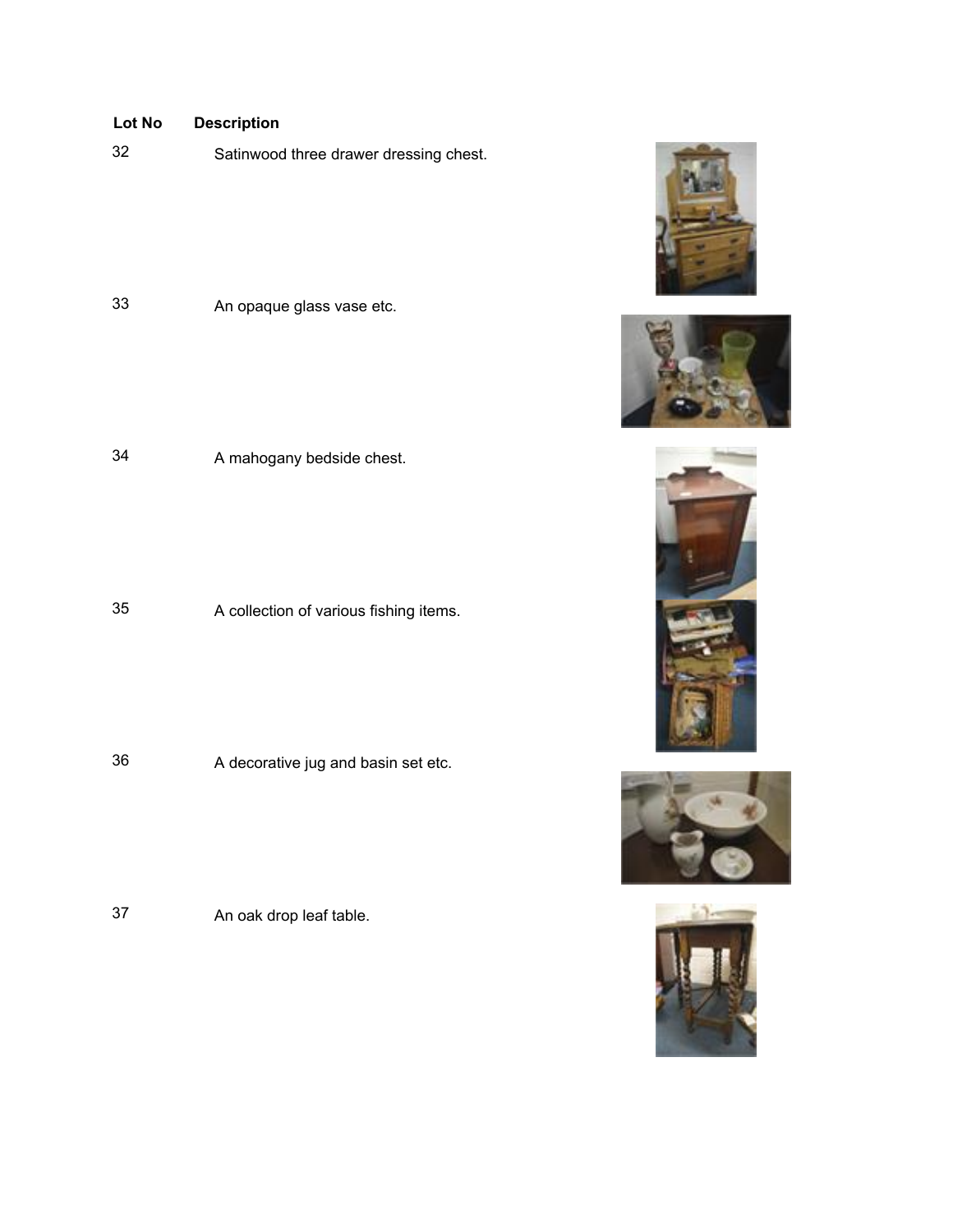<sup>38</sup> A large patterned Antique rug.

<sup>39</sup> A small patterned Antique rug.

40 Brass items, mirror etc.

<sup>41</sup> Chess set, carved ivory etc.

42 Satinwood chest of three drawers.

<sup>43</sup> A cranberry glass pipe.











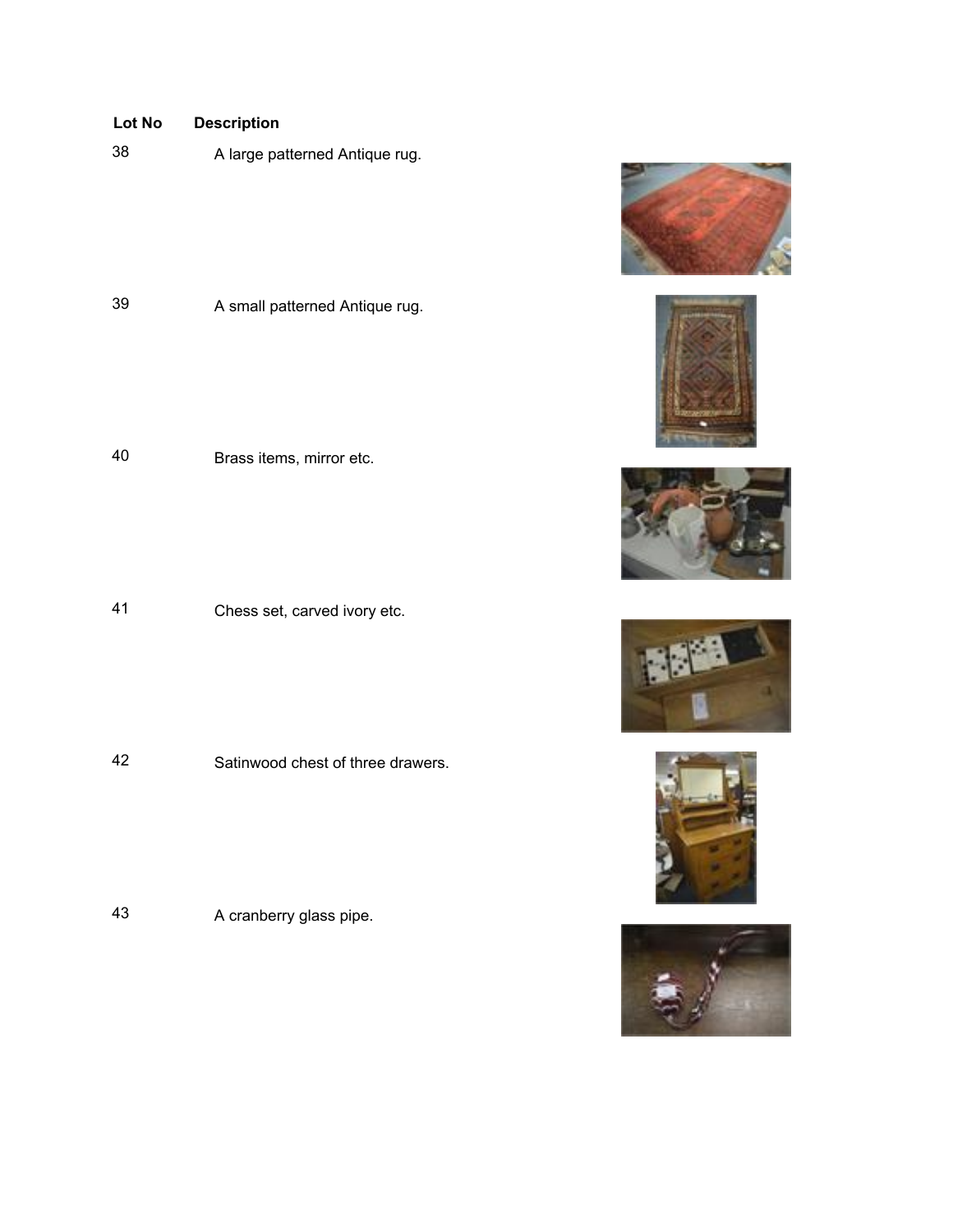

<sup>46</sup> A good oak table and four chairs.

<sup>47</sup> A group of seven spry prints.

48 Two old radios.

49 An attractive Edwardian inlaid bureau.









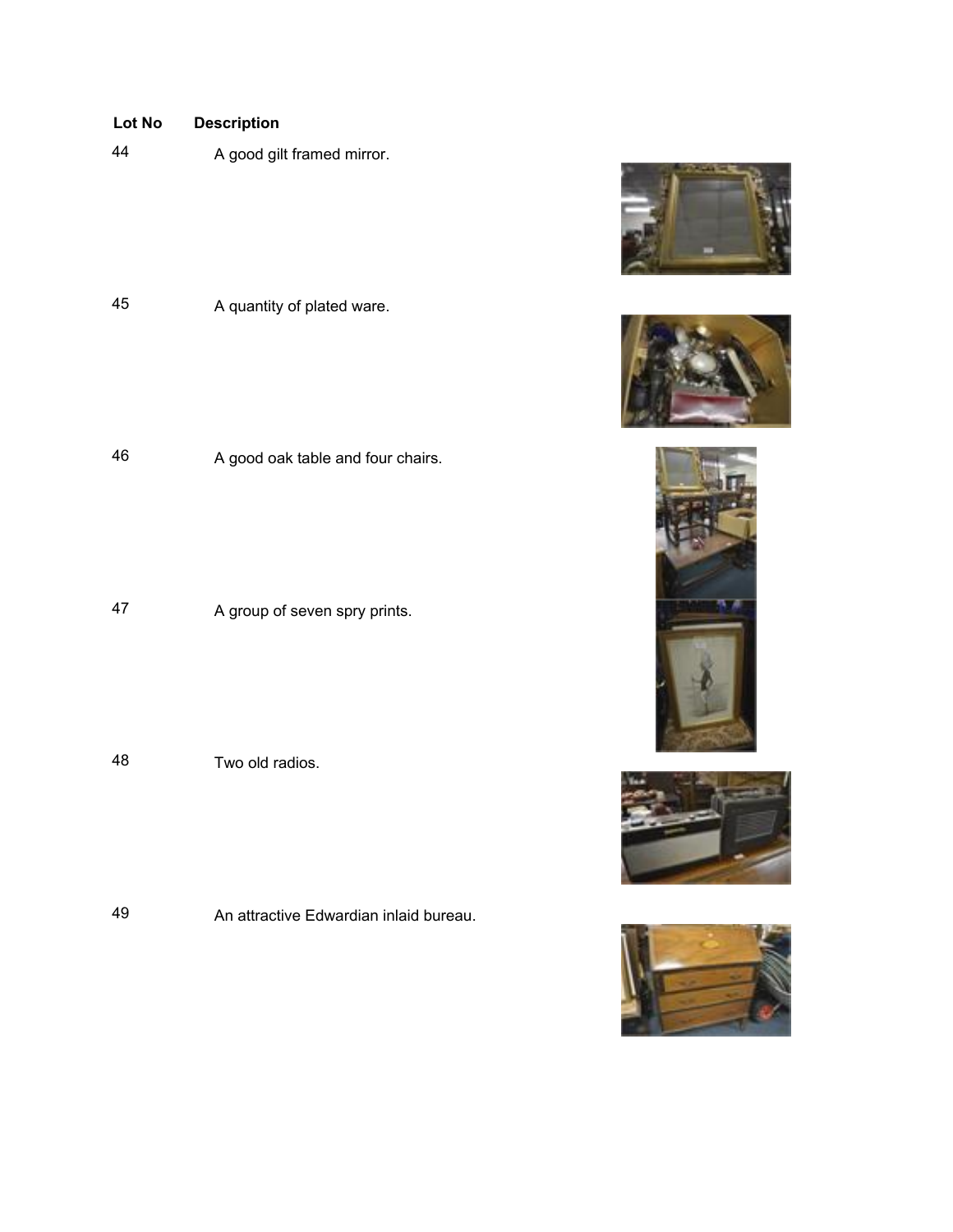<sup>50</sup> A wheelbarrow, galvanised items etc.



<sup>52</sup> Watering cans and petrol cans.

53 Good old kitchen tins.

54 An old cased knife set.

<sup>55</sup> A brass nut dish together with a brass caddy etc.











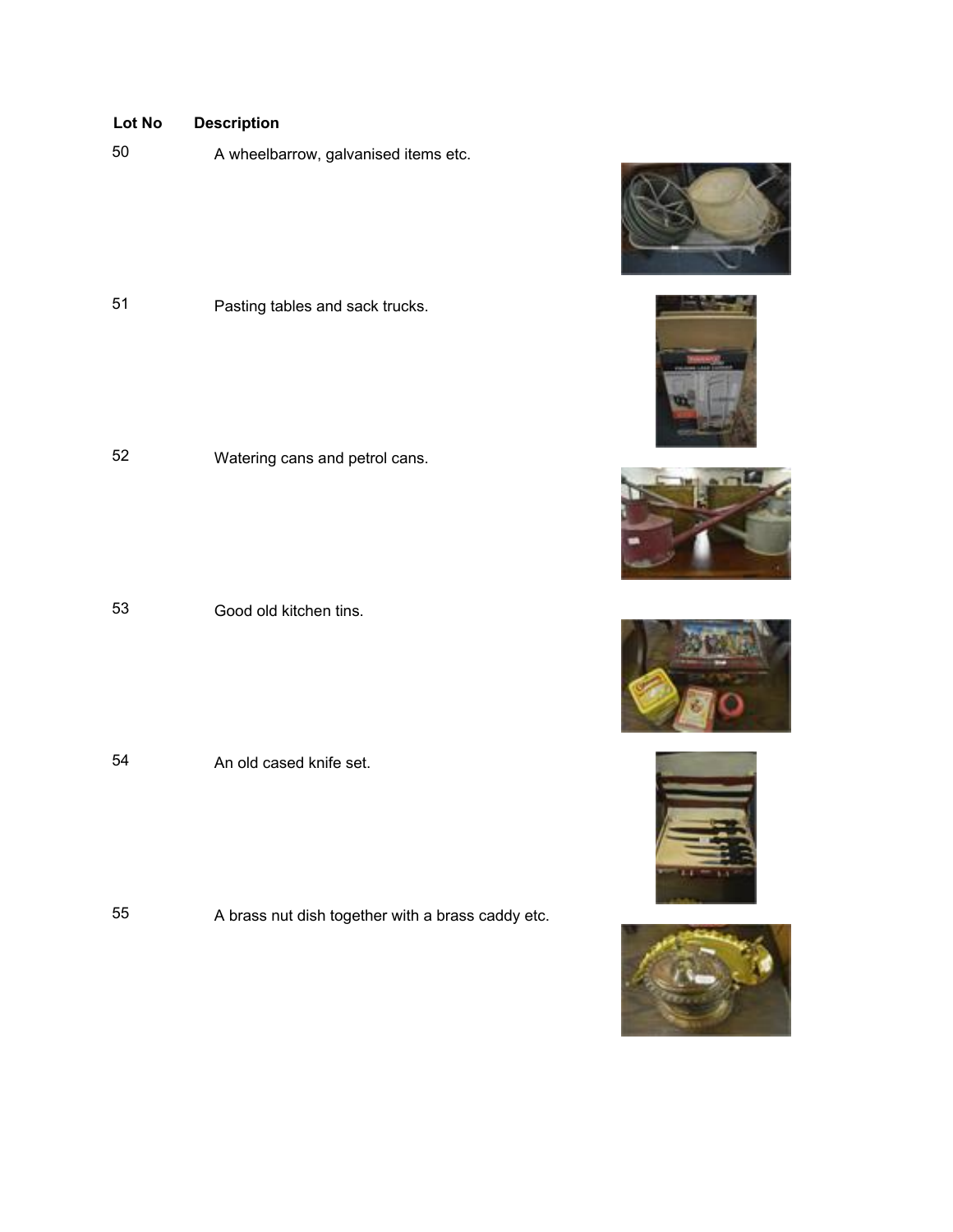| Lot No | <b>Description</b>               |
|--------|----------------------------------|
| 56     | A collection of pictures,        |
|        |                                  |
| 57     | A quantity of pictures.          |
|        |                                  |
| 58     | A brass trivet, metal caddy etc. |
|        |                                  |

59 Two tables.

<sup>60</sup> A quantity of watches.

<sup>61</sup> A barometer, an old oil lamp and a print set.









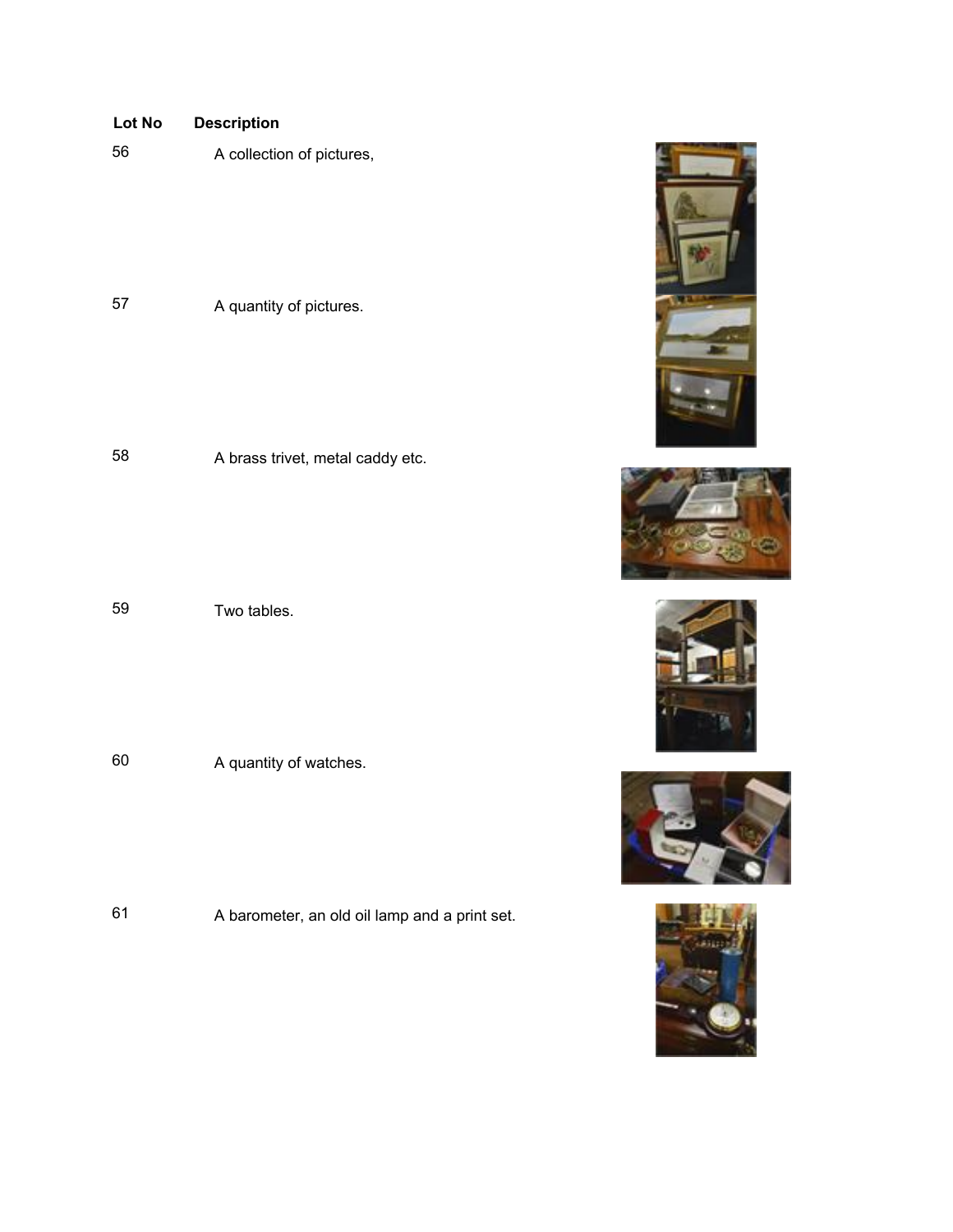|  | Lot No |  | <b>Description</b> |  |
|--|--------|--|--------------------|--|
|--|--------|--|--------------------|--|

| 62 |  | Two, brass mounted, reading lamps. |
|----|--|------------------------------------|
|----|--|------------------------------------|

63 An oak cake stand.

<sup>64</sup> Good plated ware.

<sup>65</sup> A mahogany, cross banded, bookcase.

66 An Edwardian chest of four drawers.

67 A quantity of dinky toy cars.









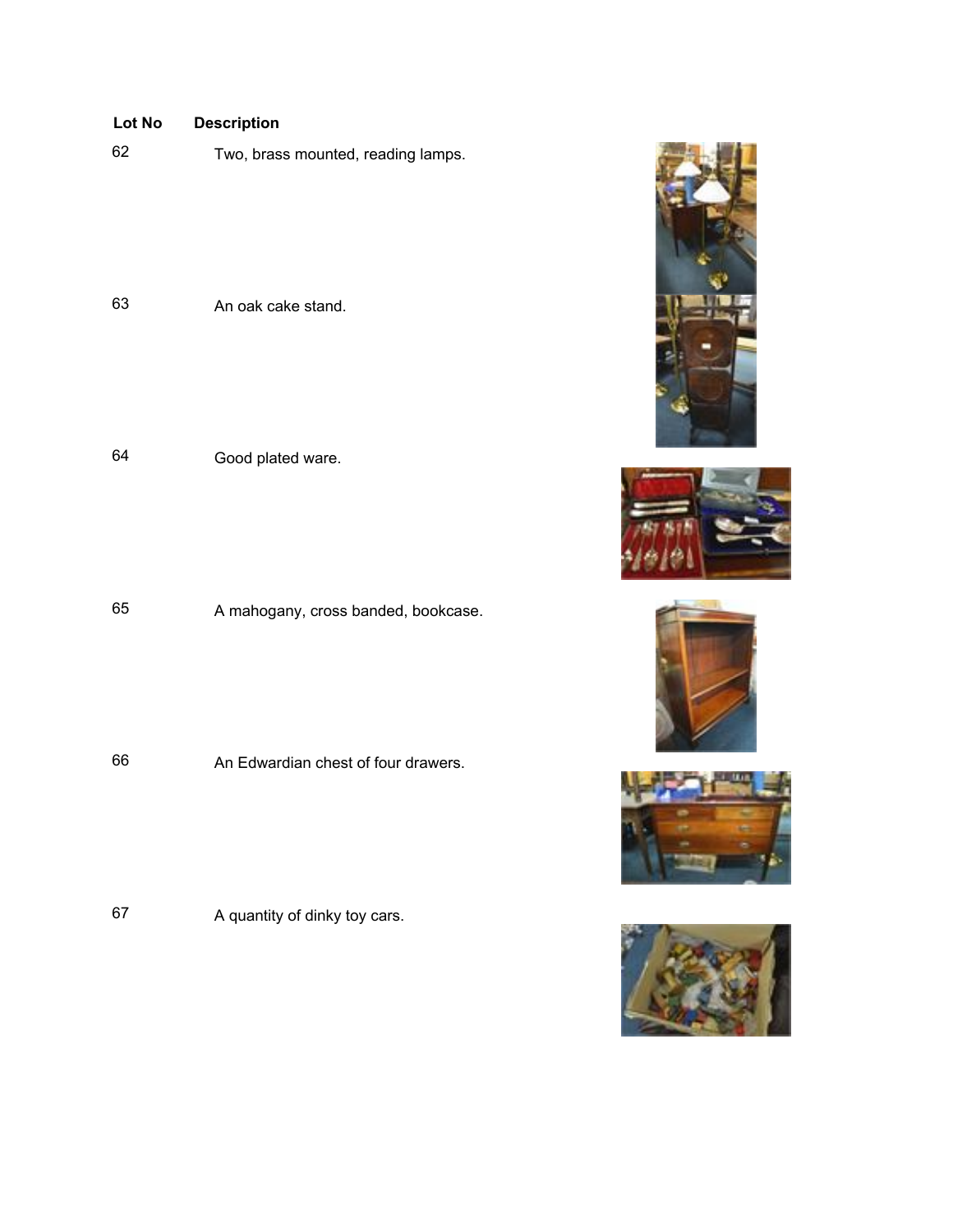68 A brass tray, log basket etc.

<sup>69</sup> Good brass trays.

70 A quantity of good plated wares.

71 Tea caddies etc.

72 A blue painted occasional table.

73 A brass fender set.











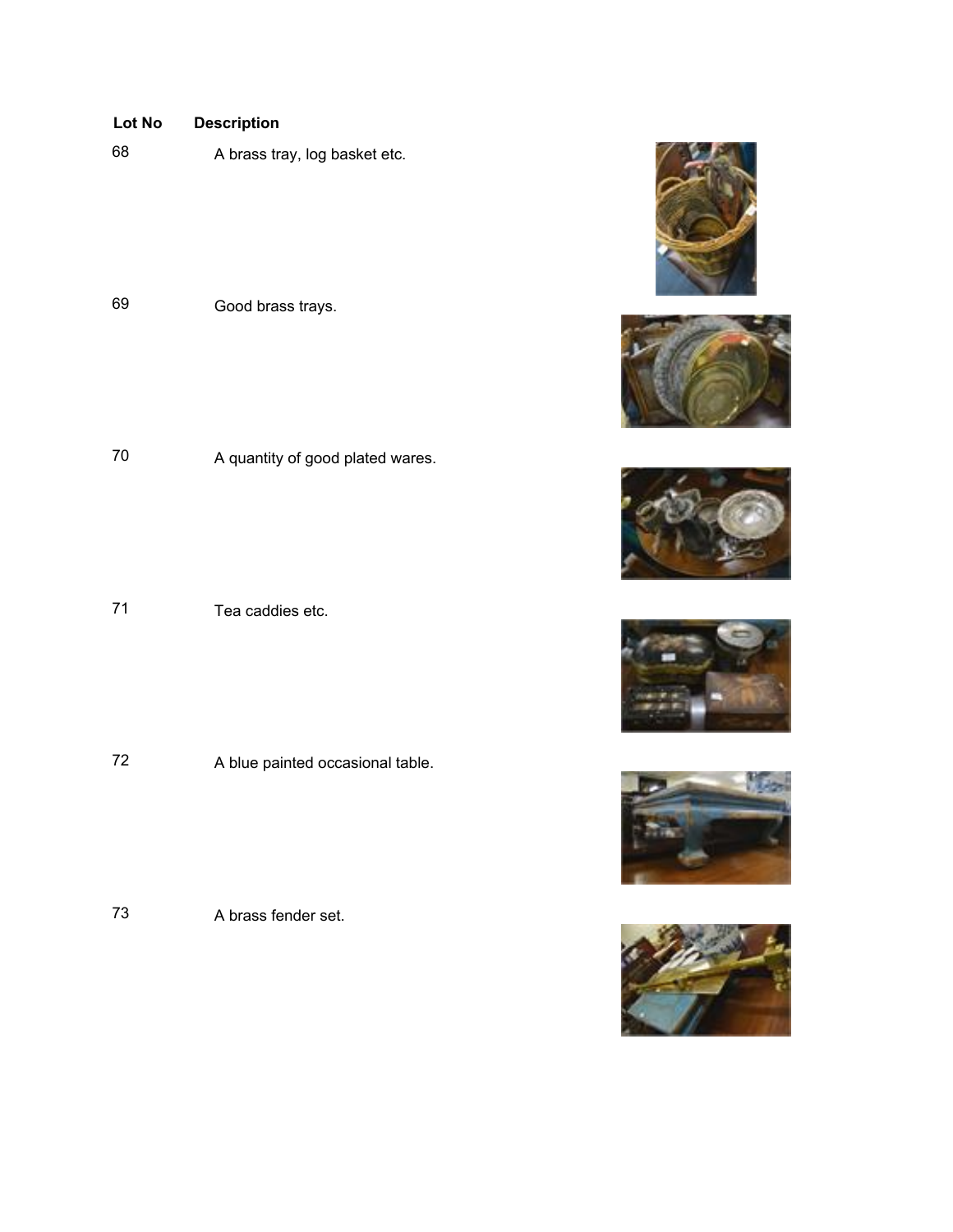74 A set of six Le Creuset saucepans.

75 A small oak refectory table.

<sup>76</sup> Wedgewood items.

77 Oak carved bookcase.

<sup>78</sup> Resin figures etc.

79 A modern two drawer filing unit.











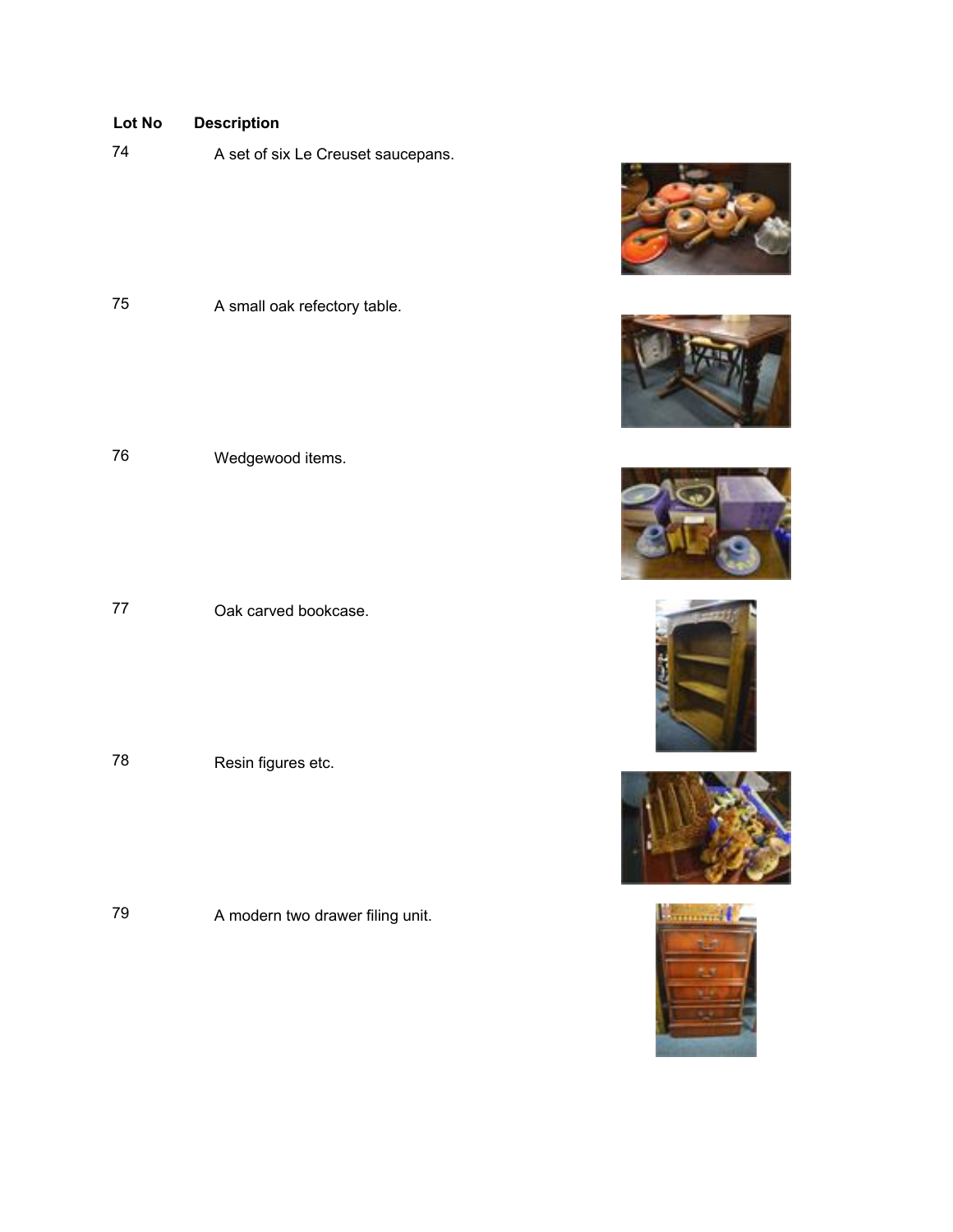| Lot No | <b>Description</b>                    |
|--------|---------------------------------------|
| 80     | A pair of framed and glazed sketches. |
| 81     | Inlaid marble top wash stand.         |
| 82     | An oak carved two door sideboard.     |
| 83     | A quantity of good plated ware etc.   |

84 A Victorian button back armchair.

85 A Treen money box.





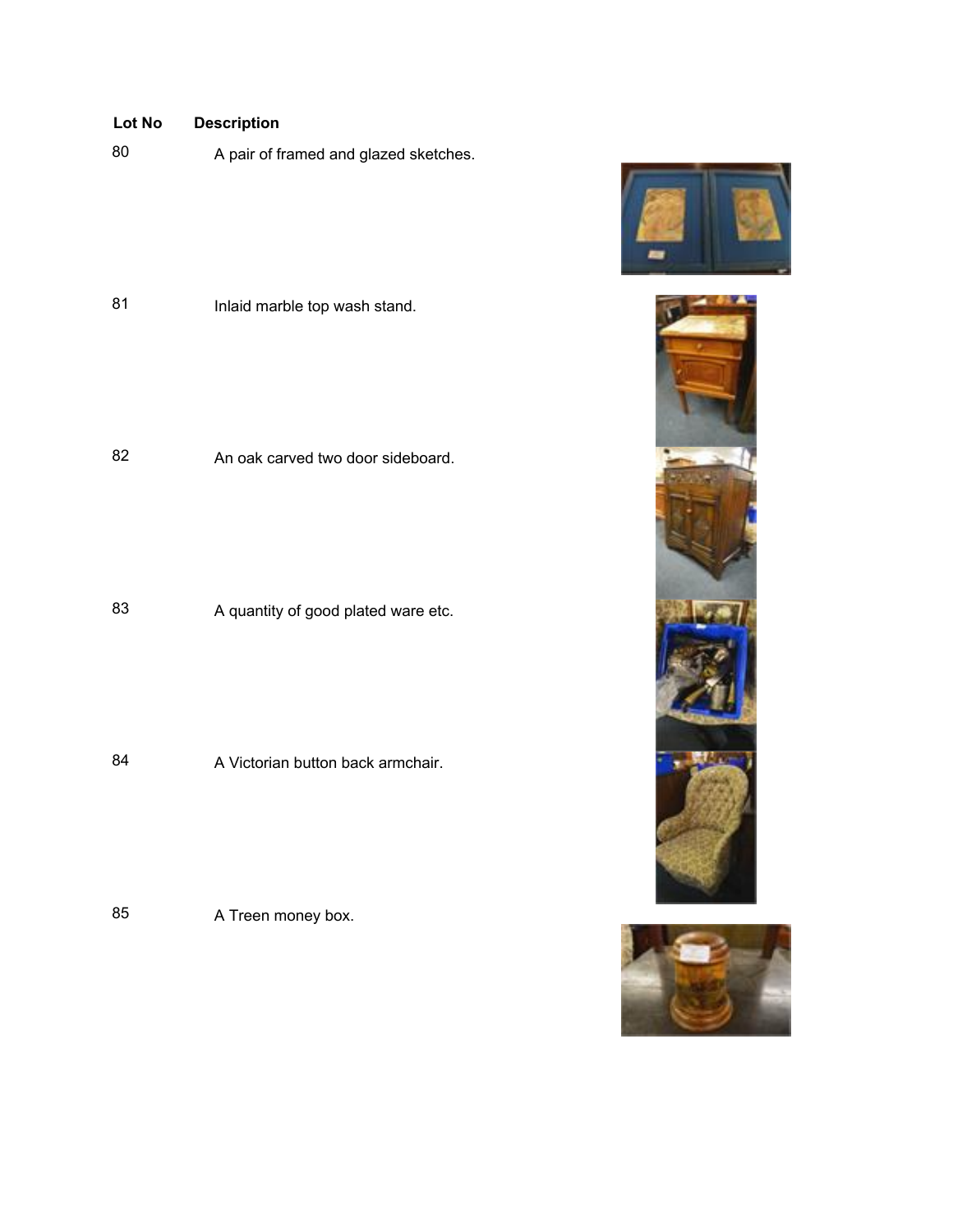# 86 An oak single drawer unit, together with one other. **Lot No Description**

87 A quantity of good plated items.

88 A good inlaid Edwardian cabinet.

89 **An oak cake stand.** 

90 An Oriental Chinese barrel.

91 A Continental dessert set.







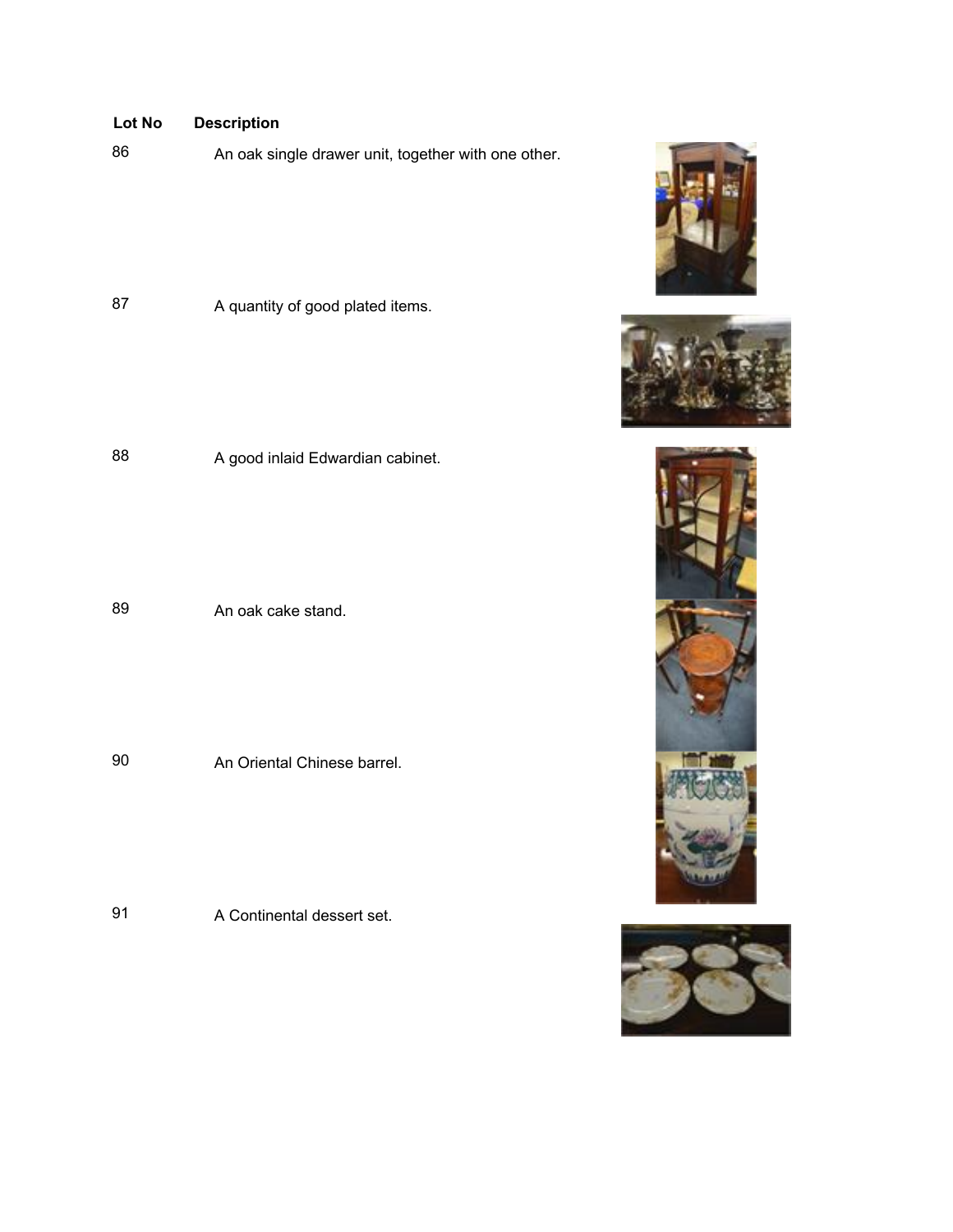| Lot No<br><b>Description</b> |
|------------------------------|
|------------------------------|

93 A good corner washstand.

94 A quantity of good plated ware etc.

96 A quantity of good blue and white Jasper ware.

<sup>97</sup> Good walking sticks and shooting sticks.

98 A decorative set of three jugs along with a decorative Richmond tea set.









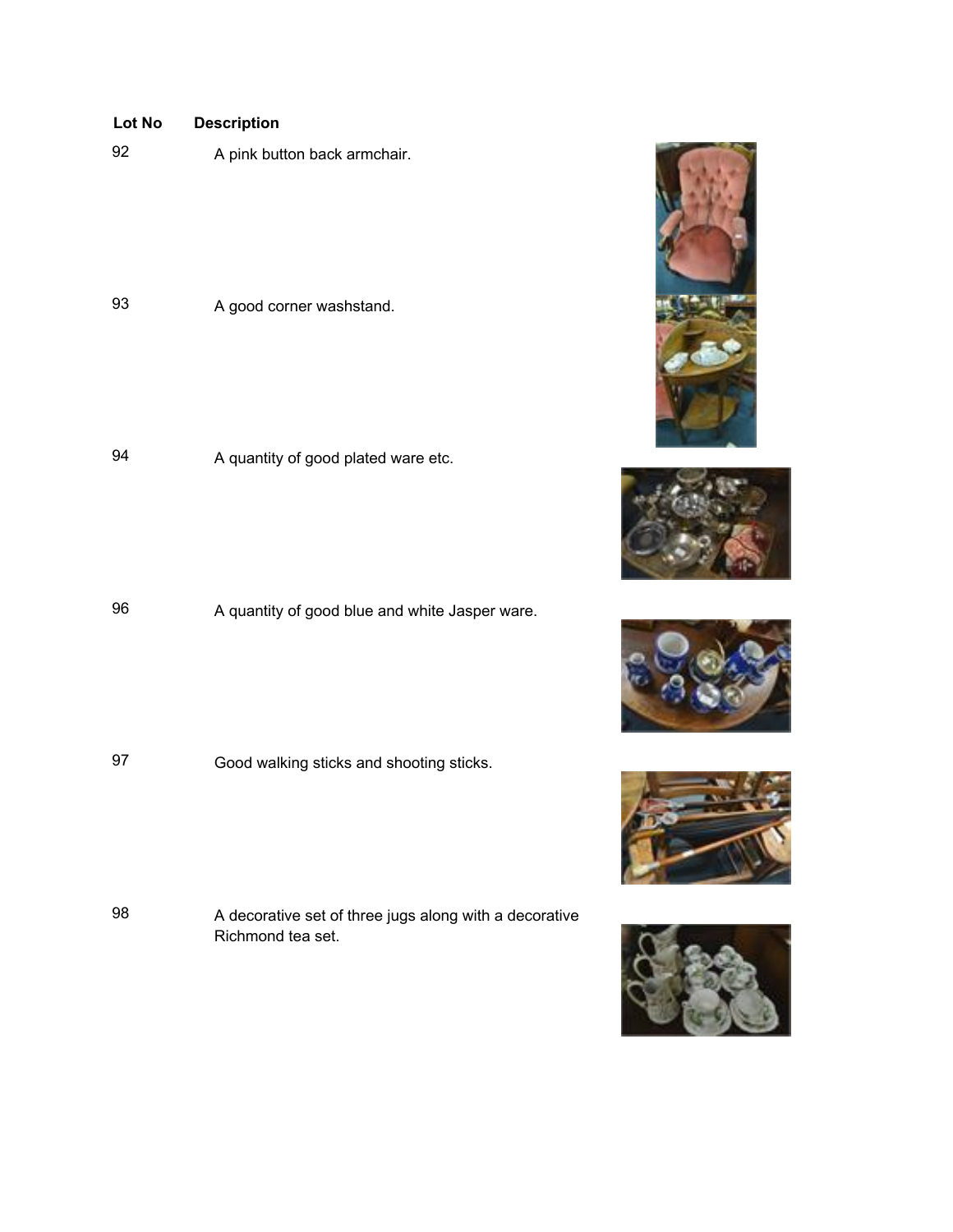<sup>99</sup> An Eastern elephant stool.

<sup>100</sup> A model of a galleon.

101 A good cutlery set, and a cased chess set.

102 A glazed bookcase.

103 A mahogany nest of three tables.

104 A Royal Doulton tall vase.







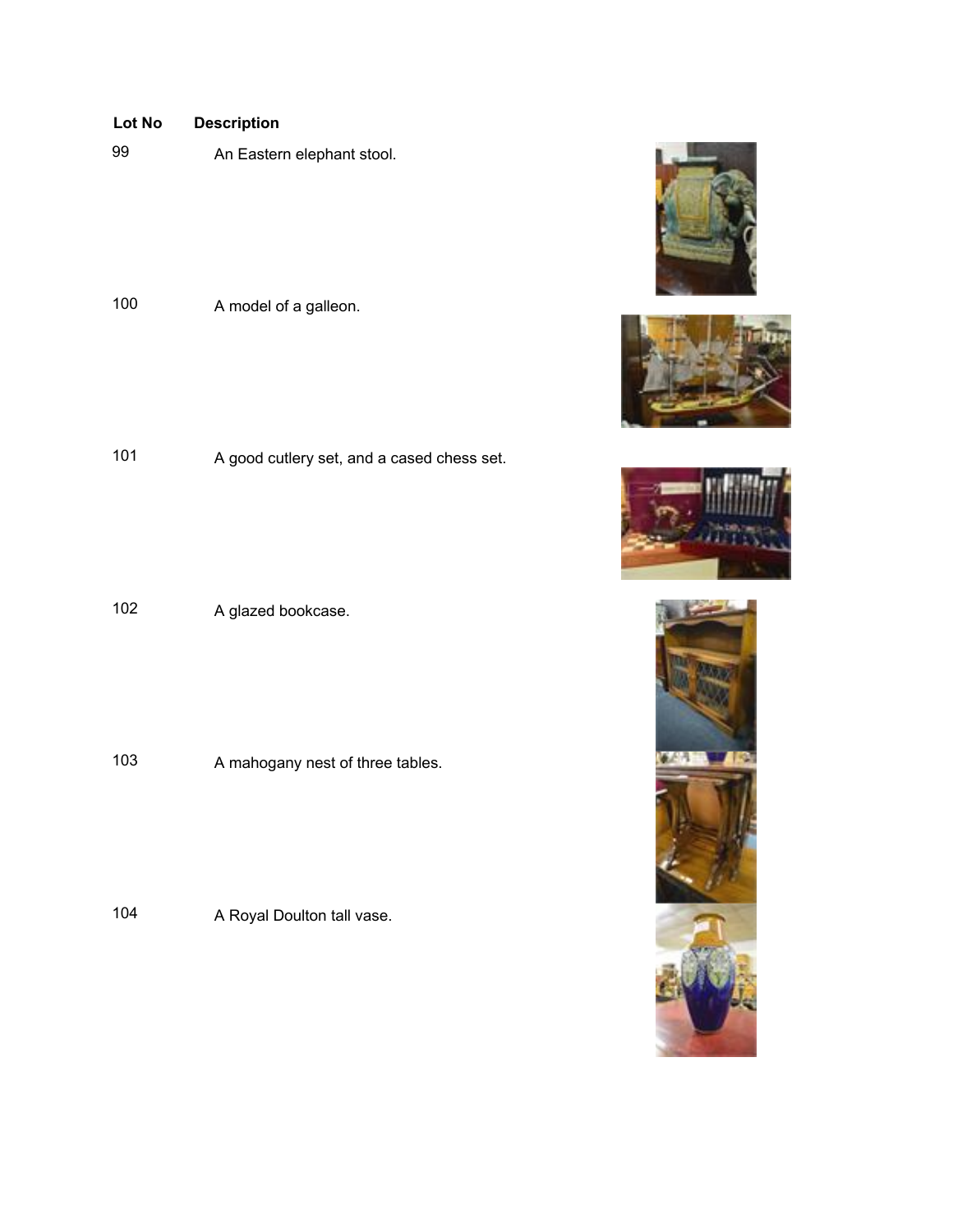105 An oak carved fold over table.

106 A pine four drawer chest.

107 A large model of a galleon.

108 A good oak carved shelf.

109 A collection of good plated ware.

<sup>110</sup> A brass companion set.











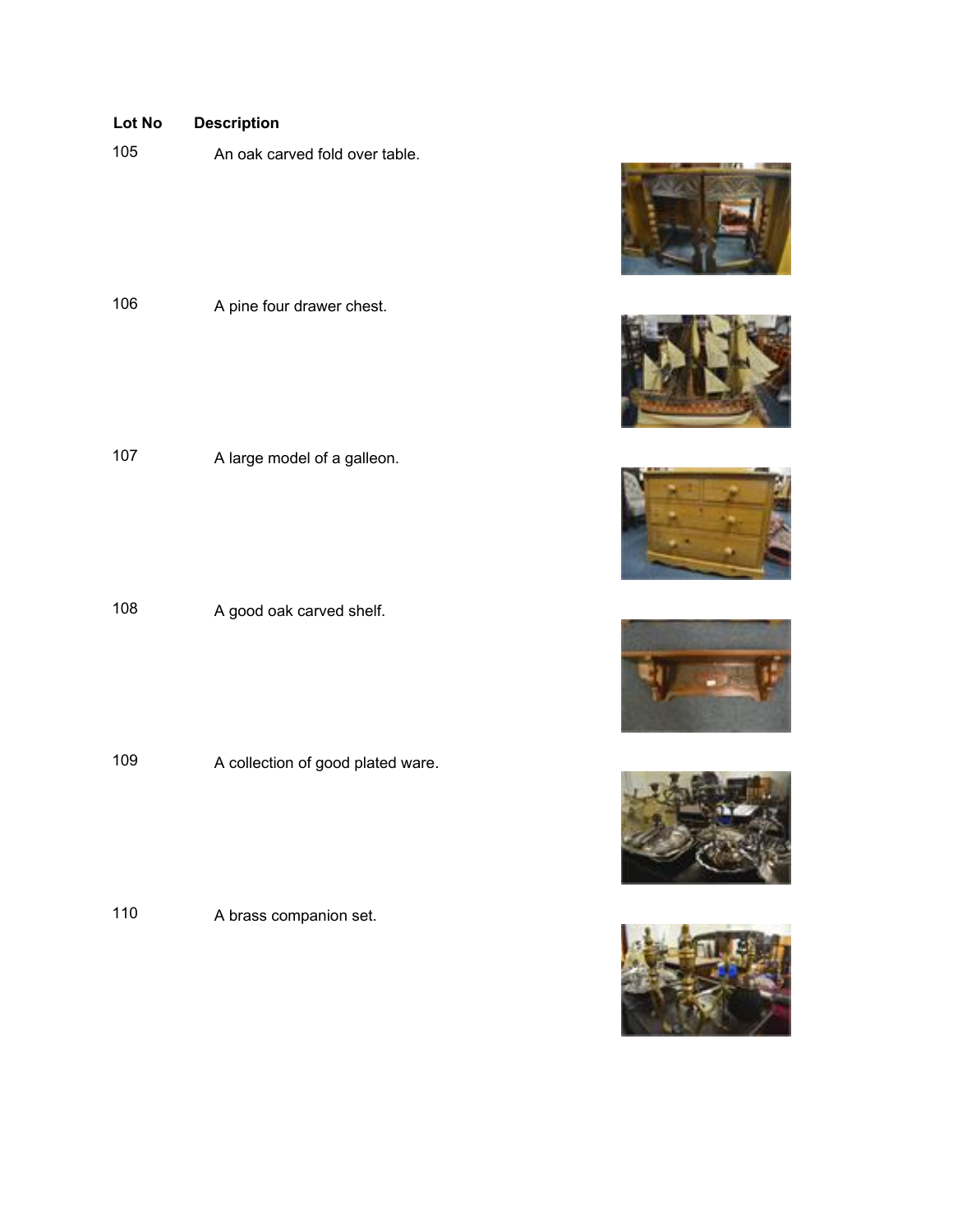<sup>111</sup> A reproduction toilet mirror.

<sup>112</sup> Two glazed display cabinets.

<sup>113</sup> A large quantity of decorative china and porcelain etc.

114 A painted pine trunk.

115 Three tier oak whotnot.

116 A pine two drawer washstand.









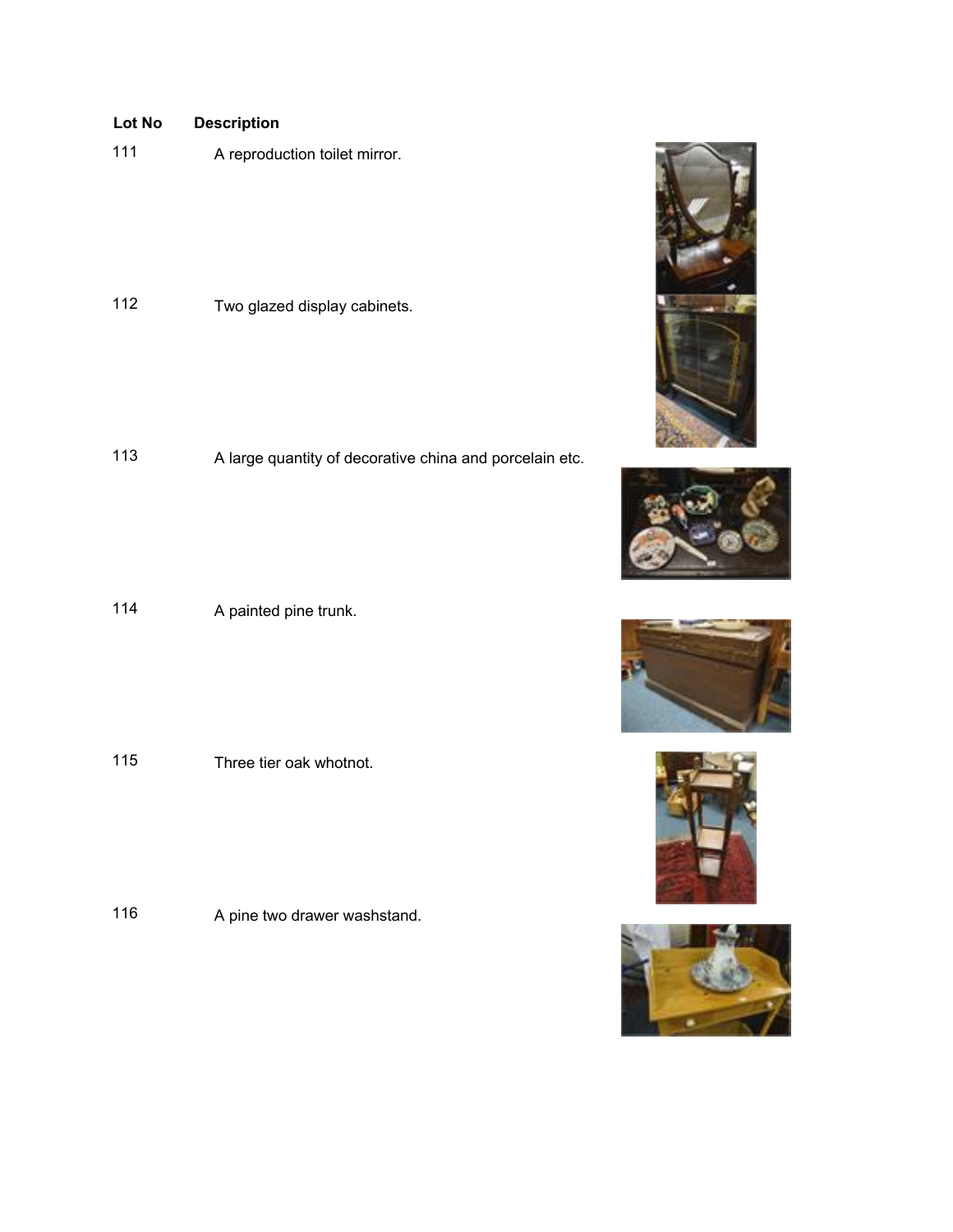- **Lot No Description**
- 117 Old Bibles.

118 A heavy slate mantle clock.

<sup>119</sup> A good plated cruet set etc.

<sup>120</sup> A collection of Lilliput Lane ornaments.

121 A Palissy dinner service.

<sup>122</sup> Three stylish lamps.











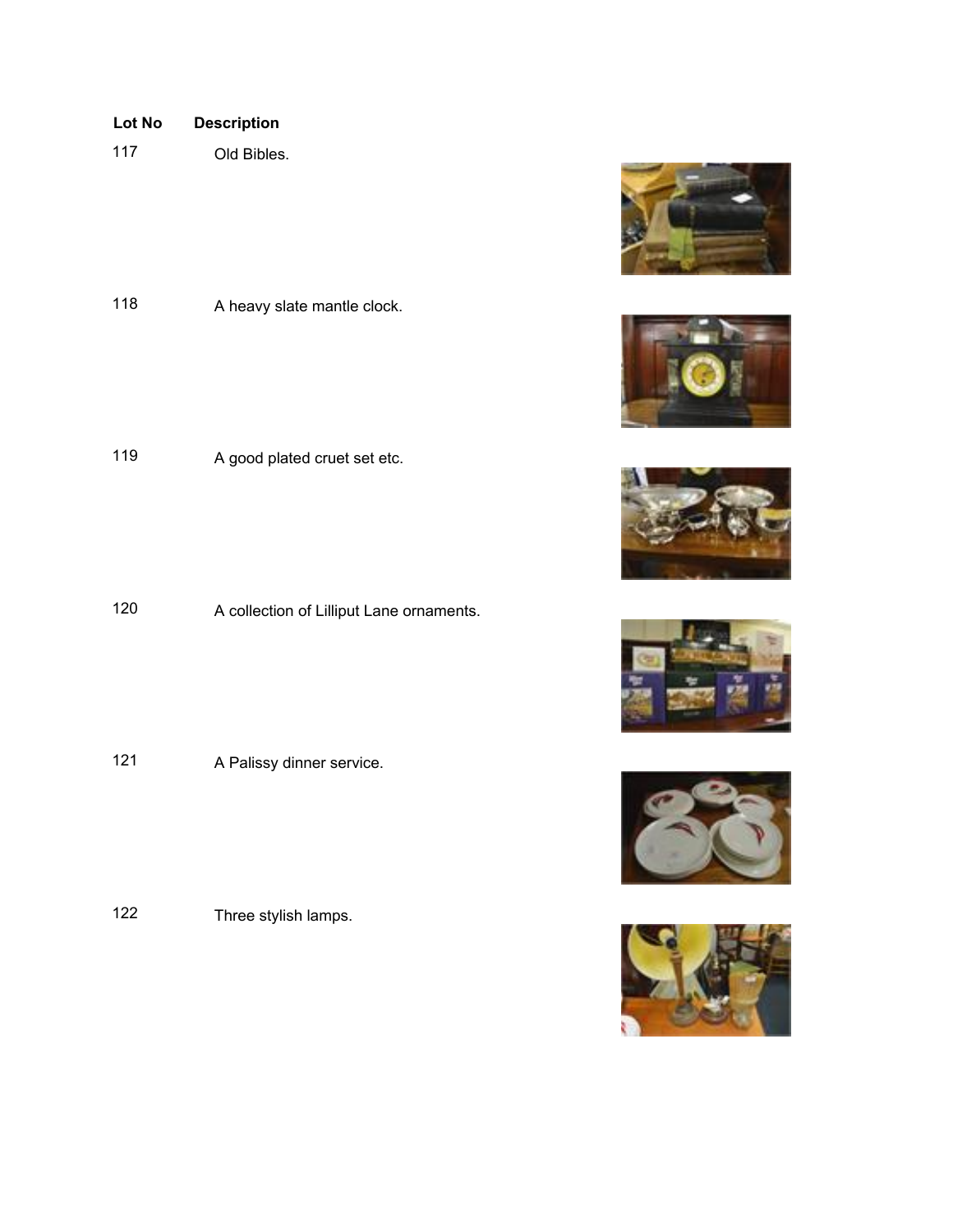123 A quantity of good costume jewellery.

126 A quantity of coins and bracelet etc.

<sup>127</sup> Various earrings, necklaces and other mixed jewellery.

<sup>128</sup> Silver earrings and various watches etc.

<sup>129</sup> A large decorative compact together with other wrist watches etc.

<sup>130</sup> A large quantity of coins and watched etc.







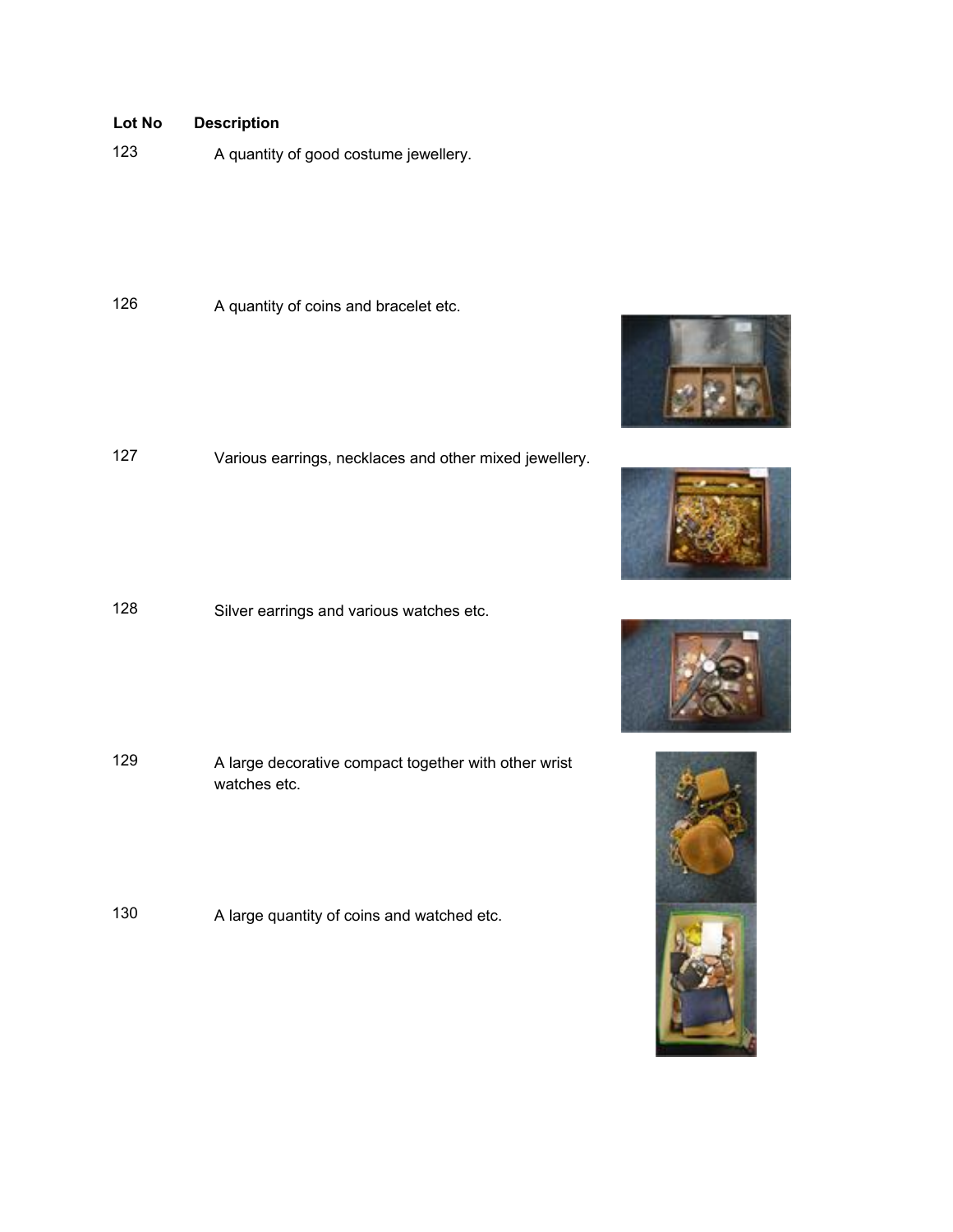Three heavy gold rings.



Two salts, silver handled knives etc.

A box containing silver and other costume jewellery.

An unusual mechanical child's toy.

Silver coins etc.



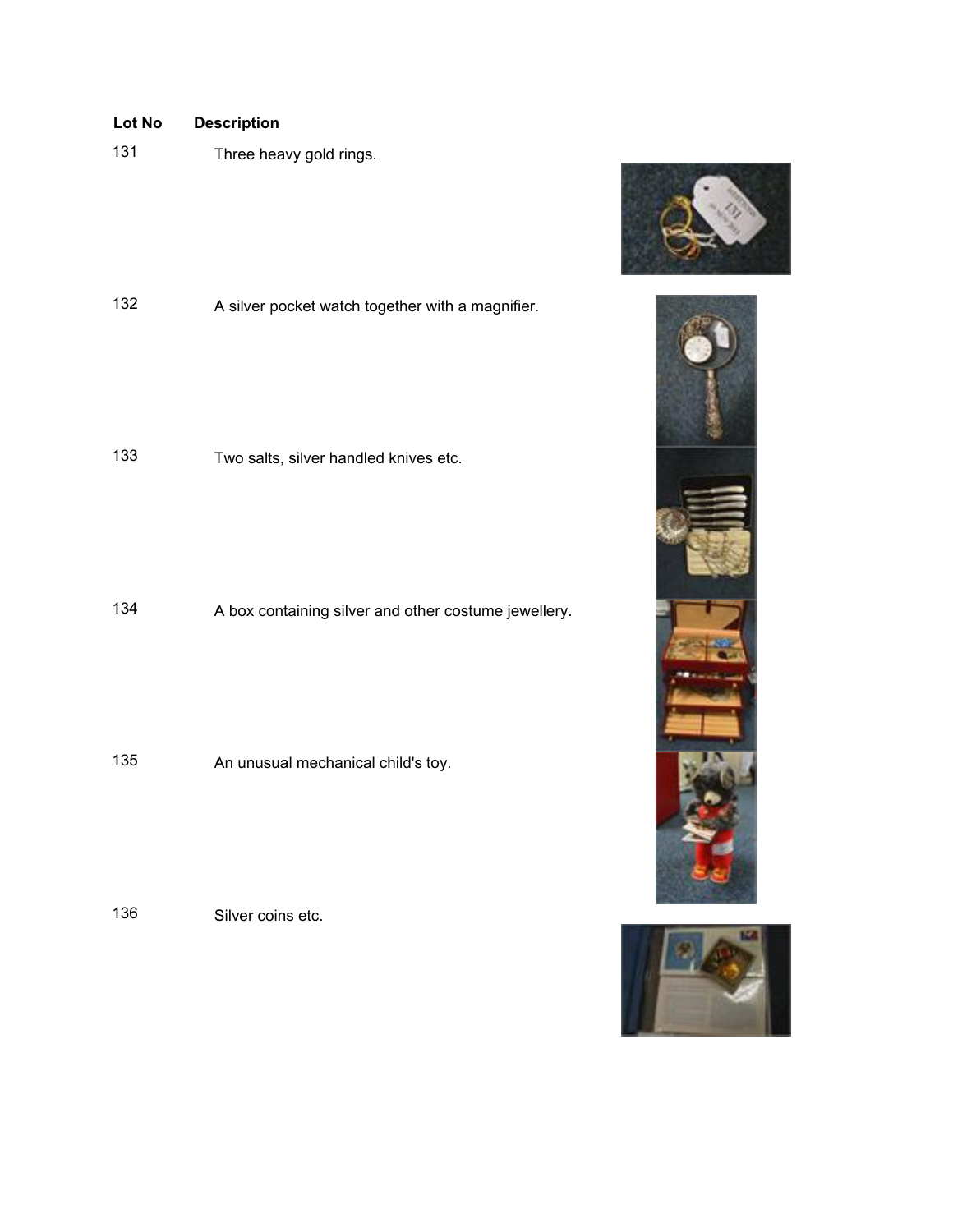137 A silver and ivory mounted necklace.

Coinage and dress jewellery.

Gold and other stone set ear studs.

Silver napkin rings, dress jewellery etc.

Coral beads together with other dress jewellery.

Bead necklaces and other costume jewellery.









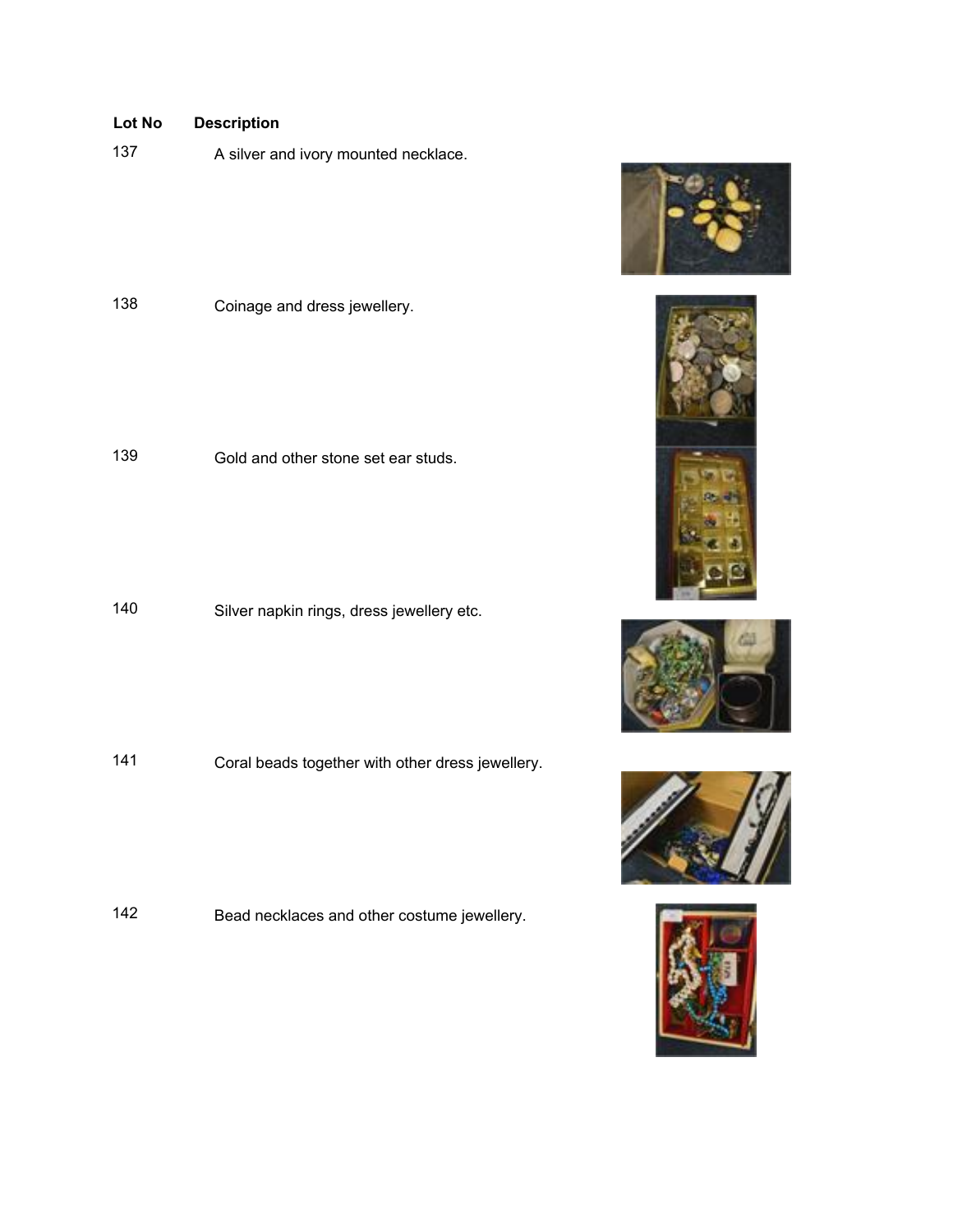<sup>143</sup> A compact and silver mounted items etc.

<sup>144</sup> A silver embossed mirror together with one other item.

- 145 A box of silver mounted hair brushes and other silver items.
- <sup>146</sup> A large silver mounted coral necklace etc.

- <sup>147</sup> A small leather mounted ink pot together with other ivory items.
- <sup>148</sup> A heavy silver medallion together with brass death plaques etc.









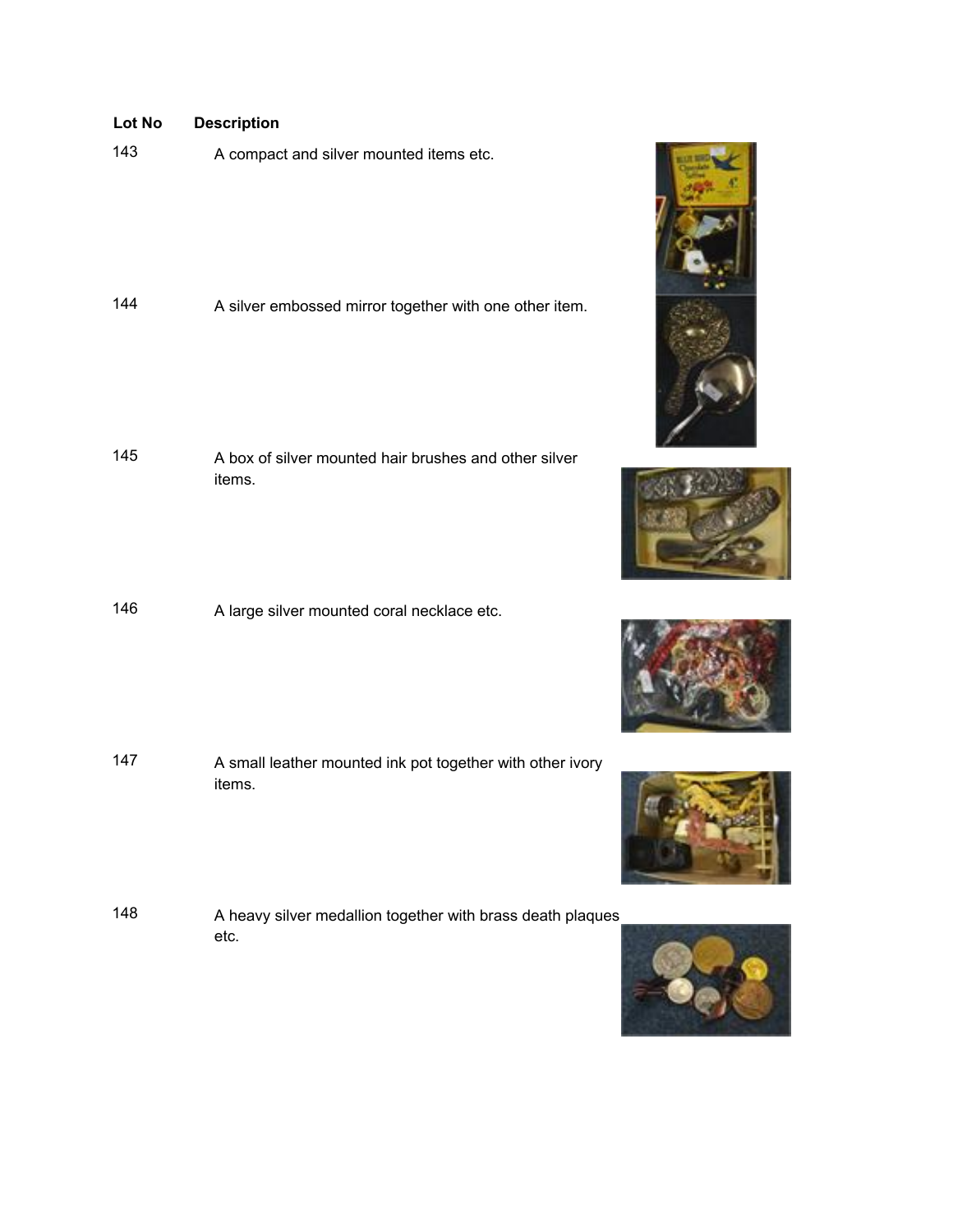Silver embossed mirror together with fish servers.



A collection of silver and other costume jewellery.

A leather box containing costume jewellery etc.

Silver and agate brooch, knife rests etc.

A box containing beads etc.









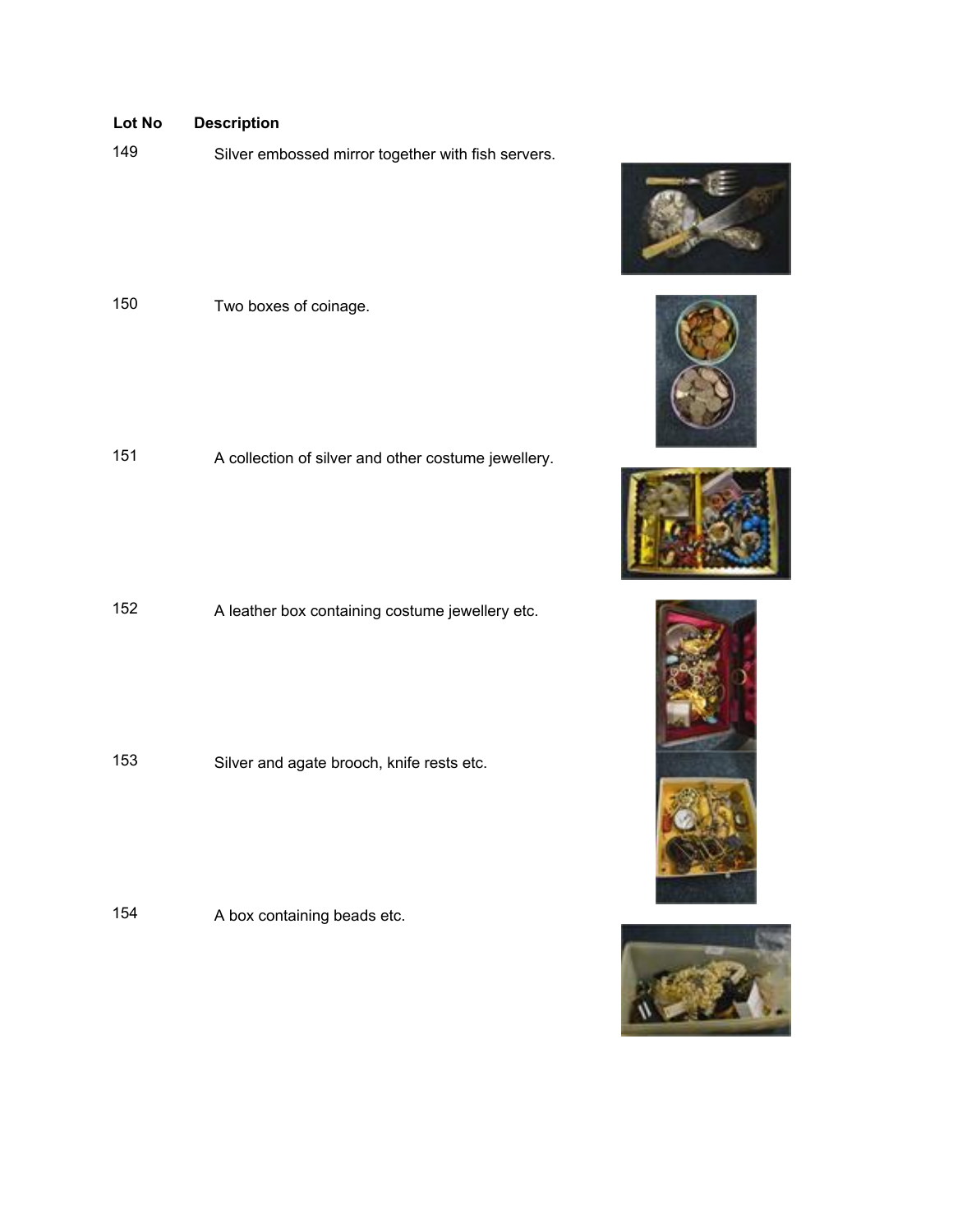A silver spill vase, cream jug and dish.

An oval cameo, costume jewellery etc.

A quantity of pocket watches, pens etc.

Pocket watches, thimbles etc.

A silver mounted box, pocket watches etc.

A good set of four leather bound books.











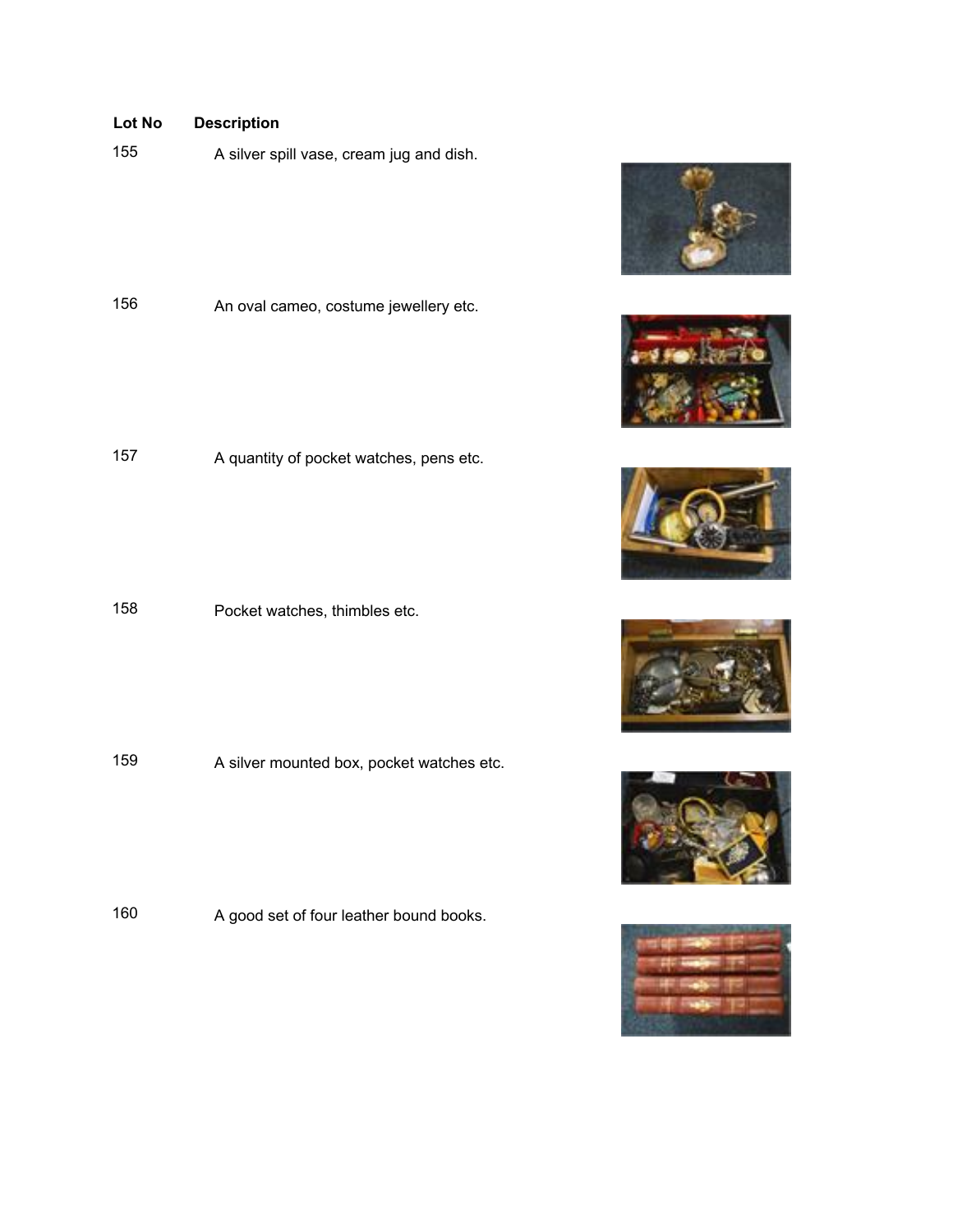Coinage, costume jewellery etc.

Silver mounted leather blotter.

Various good silver bracelets and necklaces.

A paste buckle together with silver bangle, coinage etc.

Five enamelled silver teaspoons.

A heavy silver necklace together with a silver coin brooch.







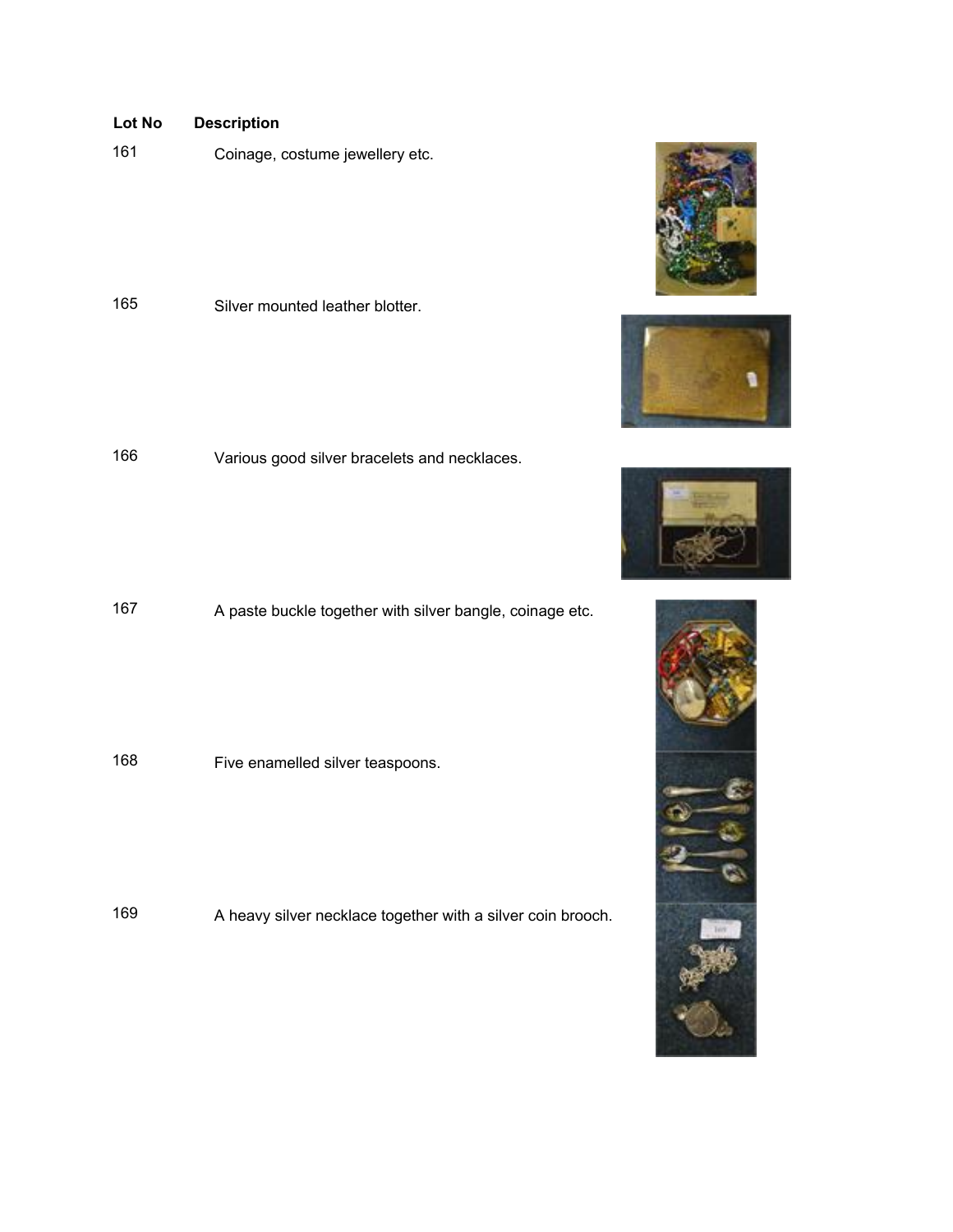<sup>170</sup> Two French silver and ruby brooches.



172 A silver buckle, cigar cutter etc.

173 A heavy Continental two strand belt.

174 Thimbles, bracelet, necklace etc.

175 Silver mounted scent bottles.









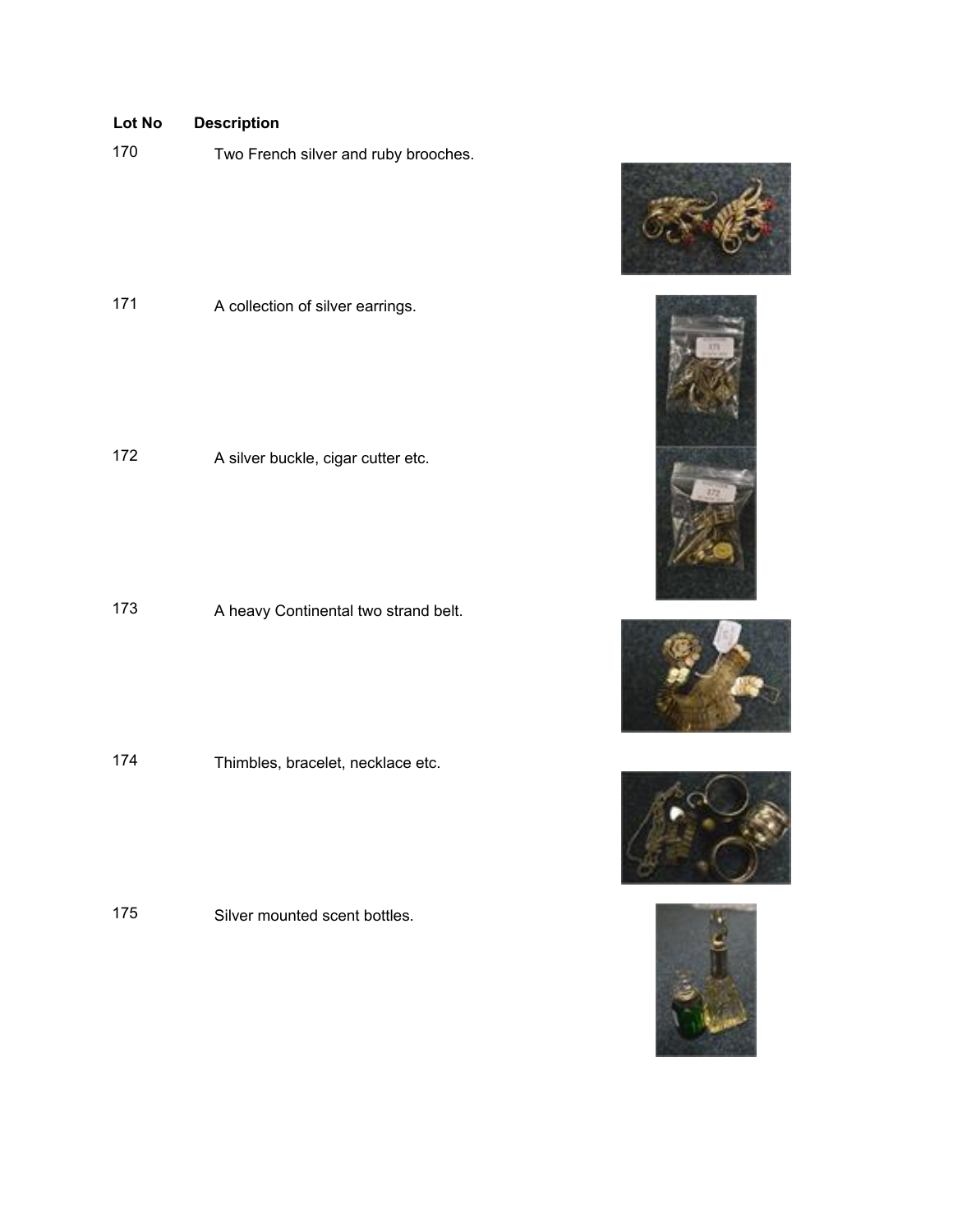| Lot No | <b>Description</b>                         |  |
|--------|--------------------------------------------|--|
| 176    | A set of six jade buttons.                 |  |
| 177    | Three Continental silver torque bracelets. |  |
| 178    | A Continental ball decorated collar.       |  |
| 179    | A silver plain picture frame.              |  |

180 A quantity of watches, silver mounted brooch etc.

181 A pearl necklace together with silver brooches etc.

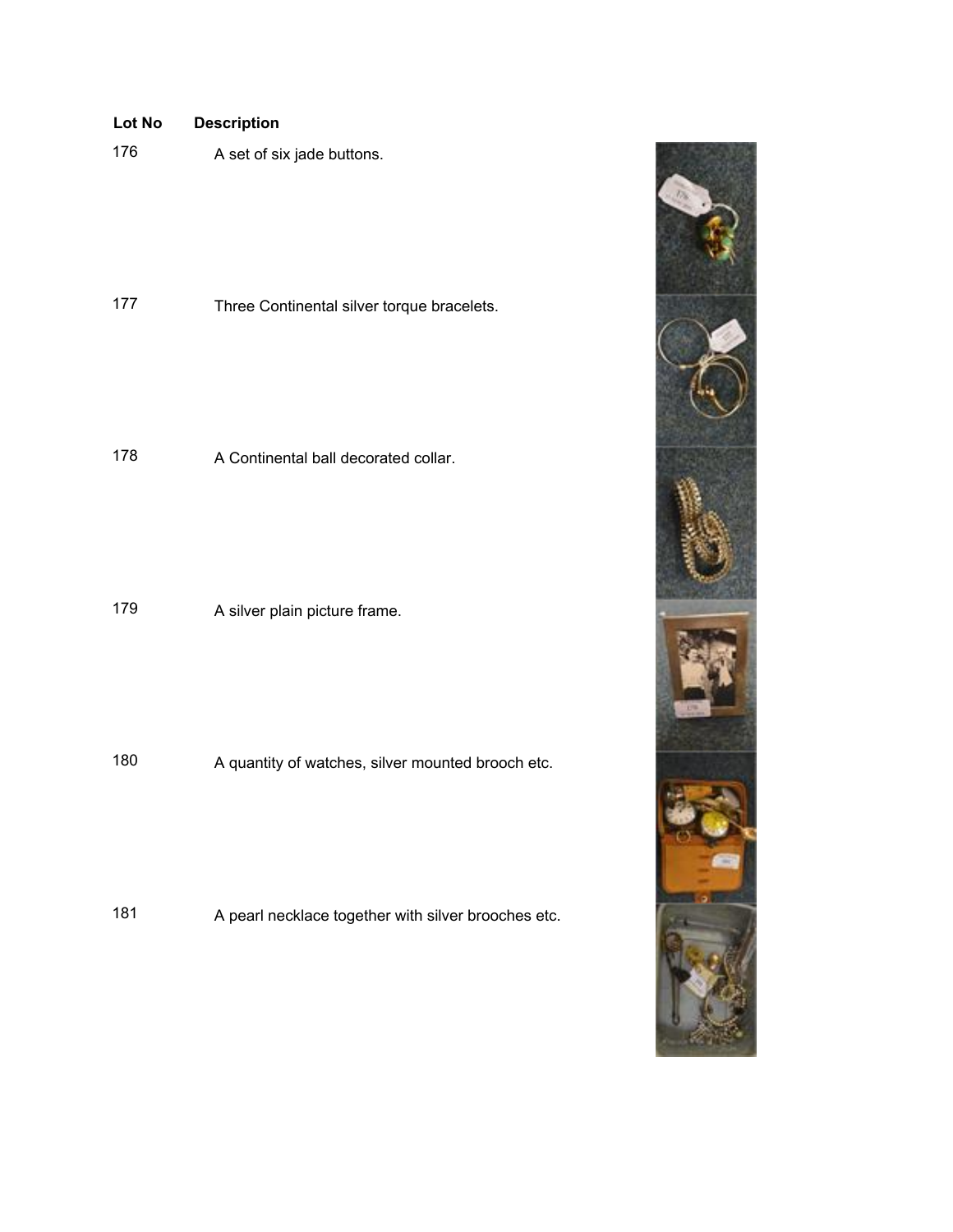182 A walnut jewellery box together with contents.





<sup>188</sup> An old Bible together with one other.

189 A mahogany carver chair.

190 A Georgian style commode chair.









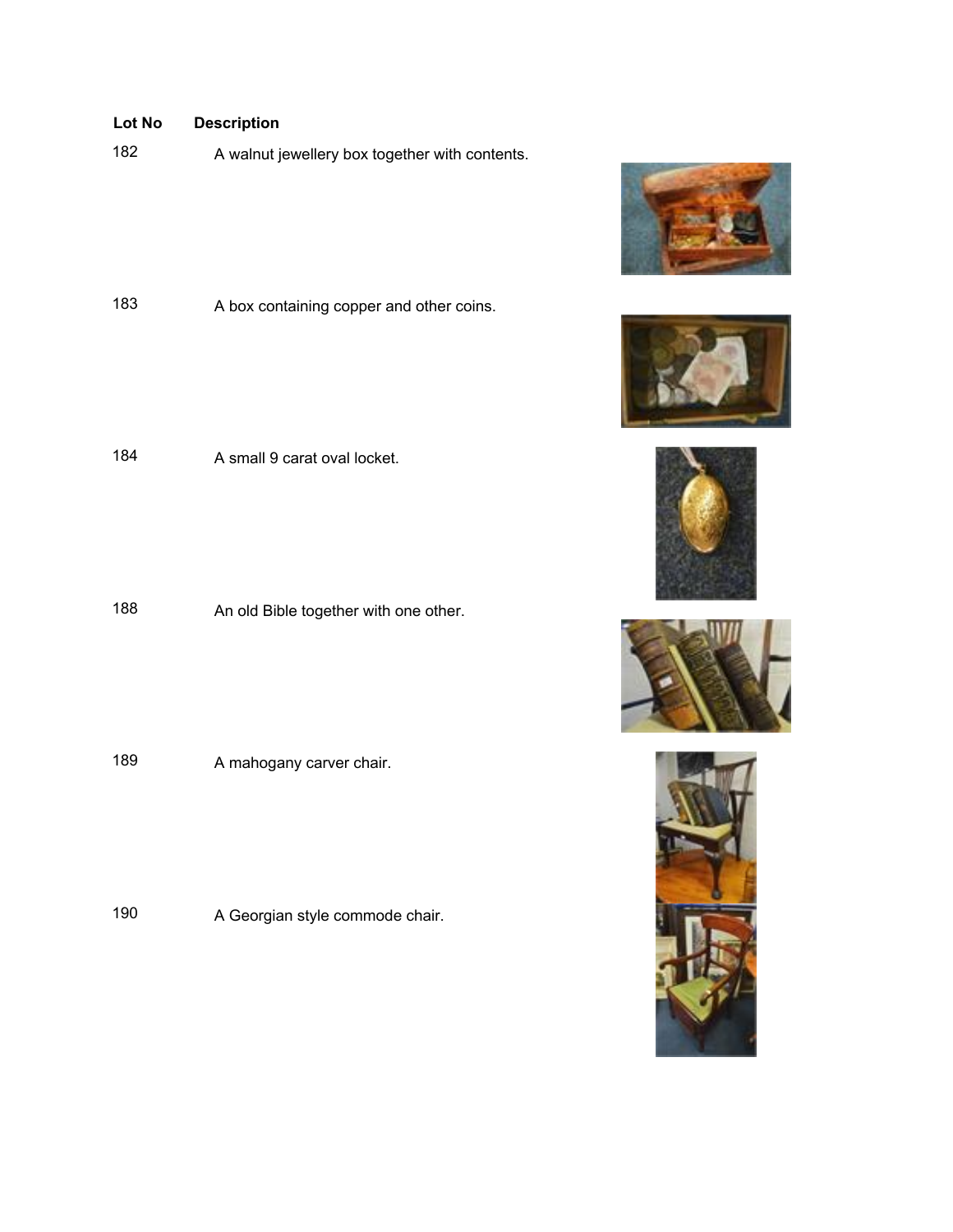191 An old squeeze box together with one other.

<sup>192</sup> Two old stoneware planters.

<sup>193</sup> A brass lamp and plated ware etc.

195 A pine table and four chairs.

196 A large collection of plated ware.

197 A group of three cane seated chairs.











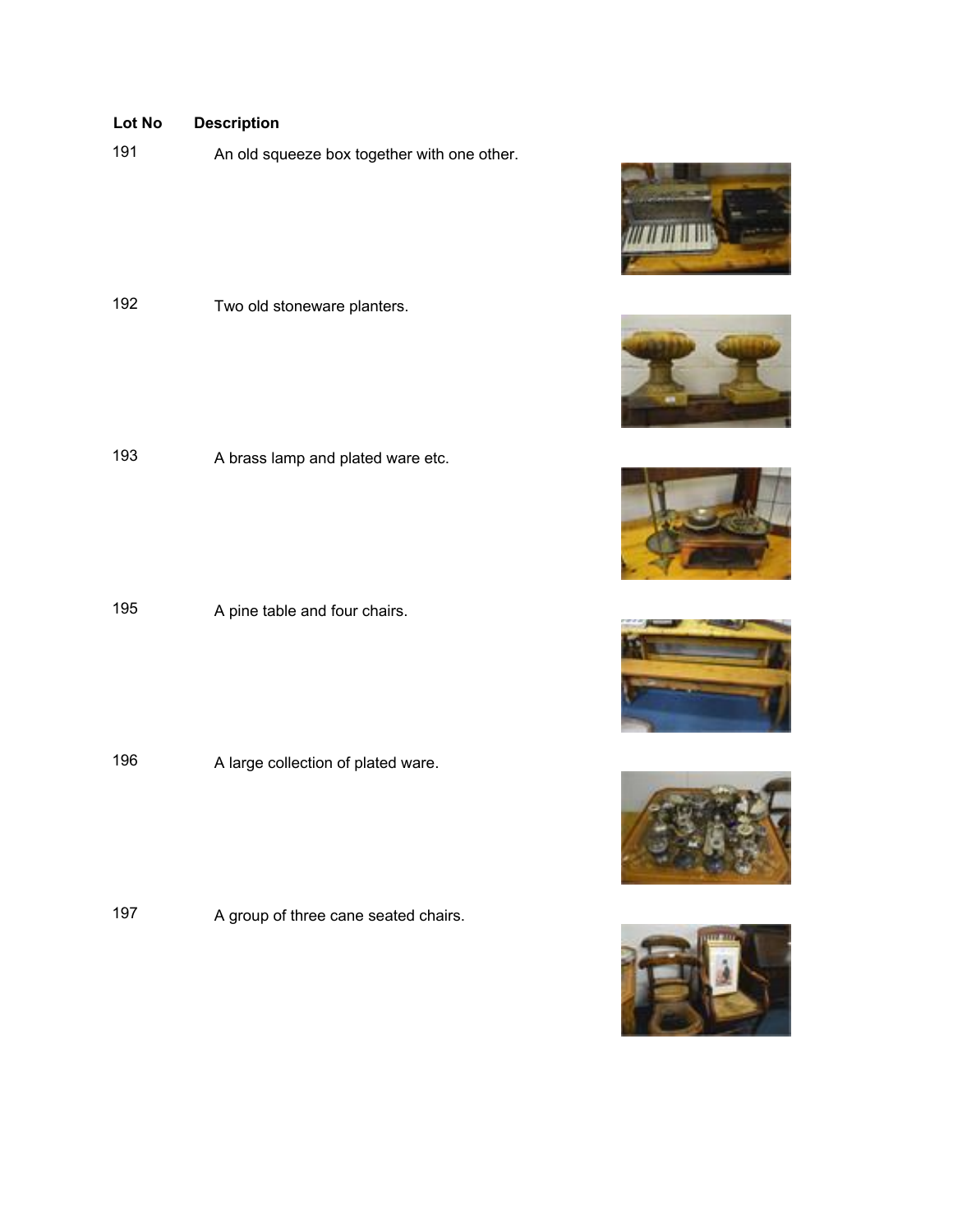

198 A set of six spy prints.

199 A mahogany bureau bookcase.

<sup>200</sup> Good glass light fittings.

<sup>201</sup> Three good pictures.

<sup>202</sup> Two oval oil paintings together with one other.

<sup>203</sup> A large rectangular oil painting.







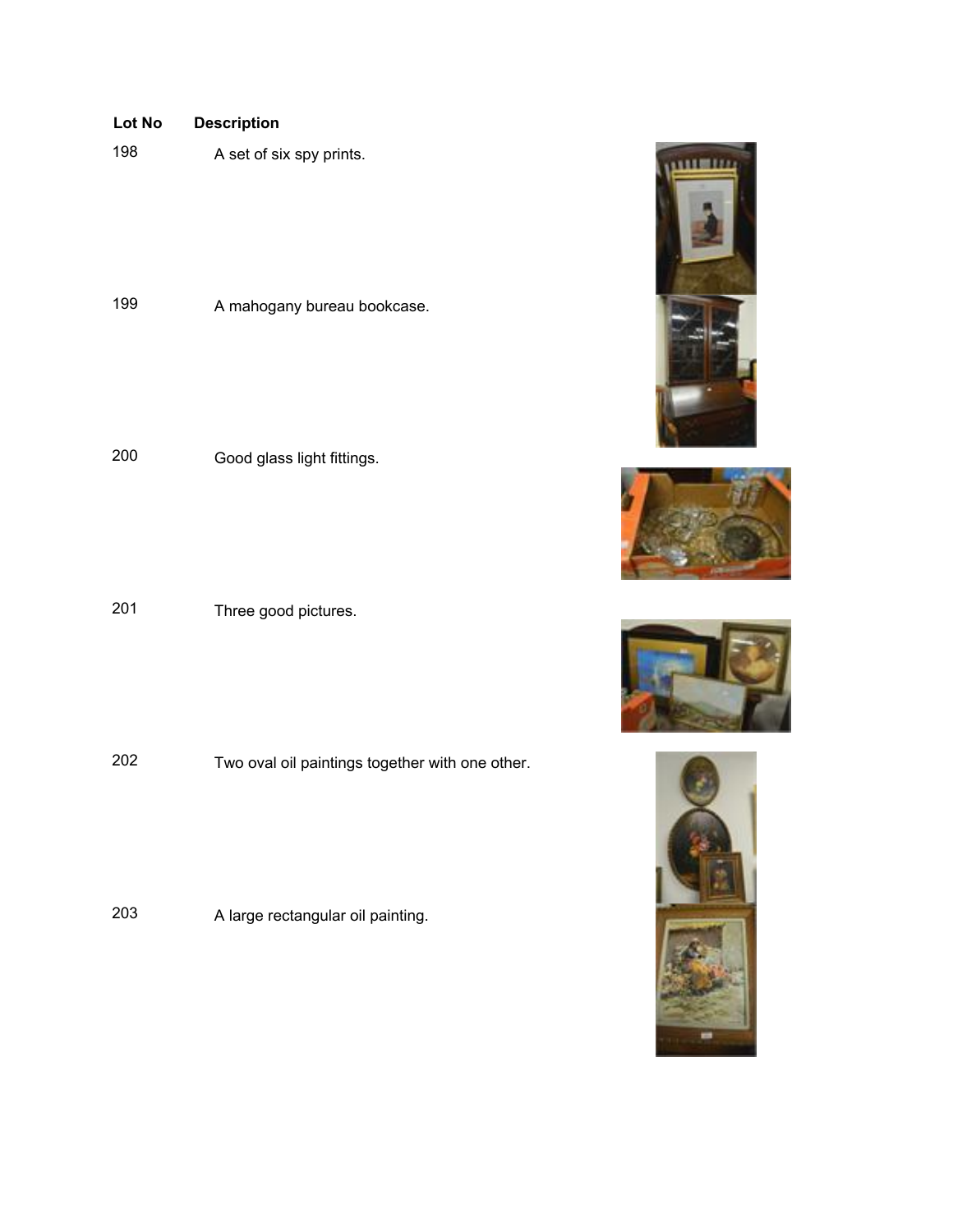# A pair of large framed and glazed watercolours. A burr walnut marble top washstand. An oak fall flap bureau. Pitch pine commode. A good stripped pine single door wardrobe. **Lot No Description**

An Edwardian carved oak bookcase.





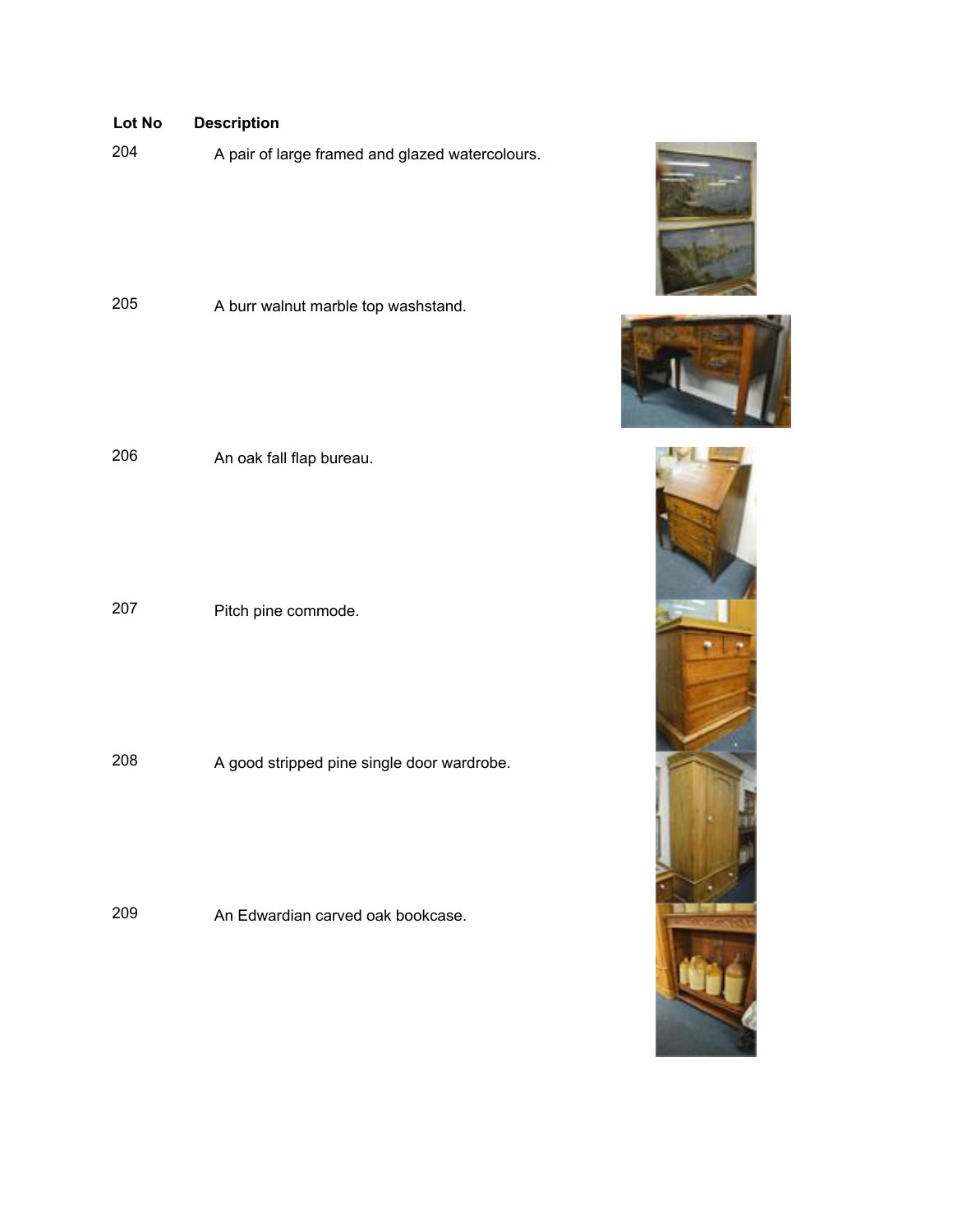A set of four bentwood chairs.

Six good Continental figures

A mahogany chest of four drawers.

A collection of old maps.

An unusual plated planter.

A quantity of stoneware bottles.











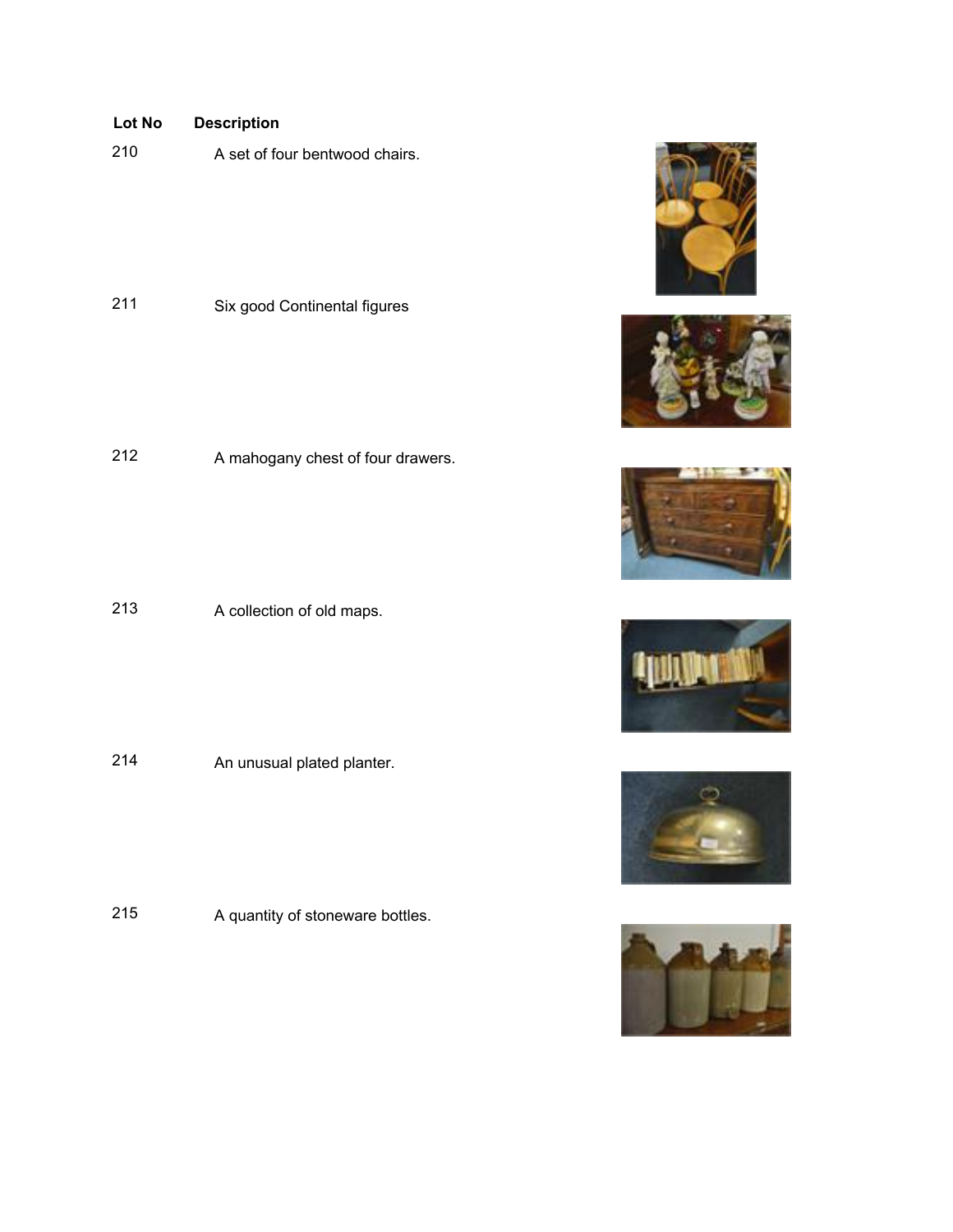Three warming pans.

A collection of good framed and glazed pictures.

A collection of plated ware, pottery and brass items.

Four spy prints.

An Edwardian upholstered armchair.

A quantity of decorative china and plated ware.









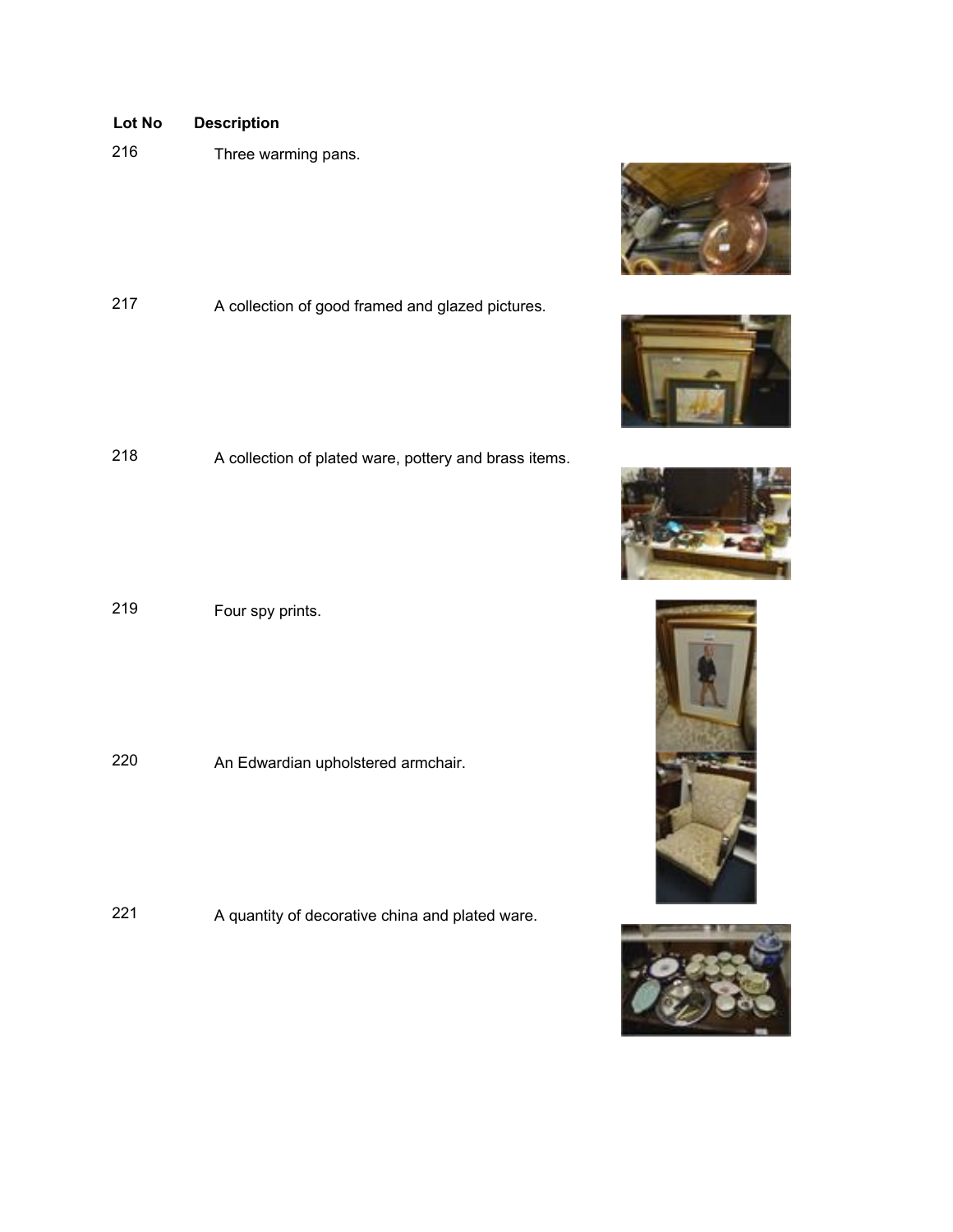An oak glazed tea trolley.











A pair of tall candlesticks together with a pottery vase.

A glass fronted display cabinet.

A good silver pottery part coffee service.

Old Oriental rug.

A quantity of good stoneware bottles.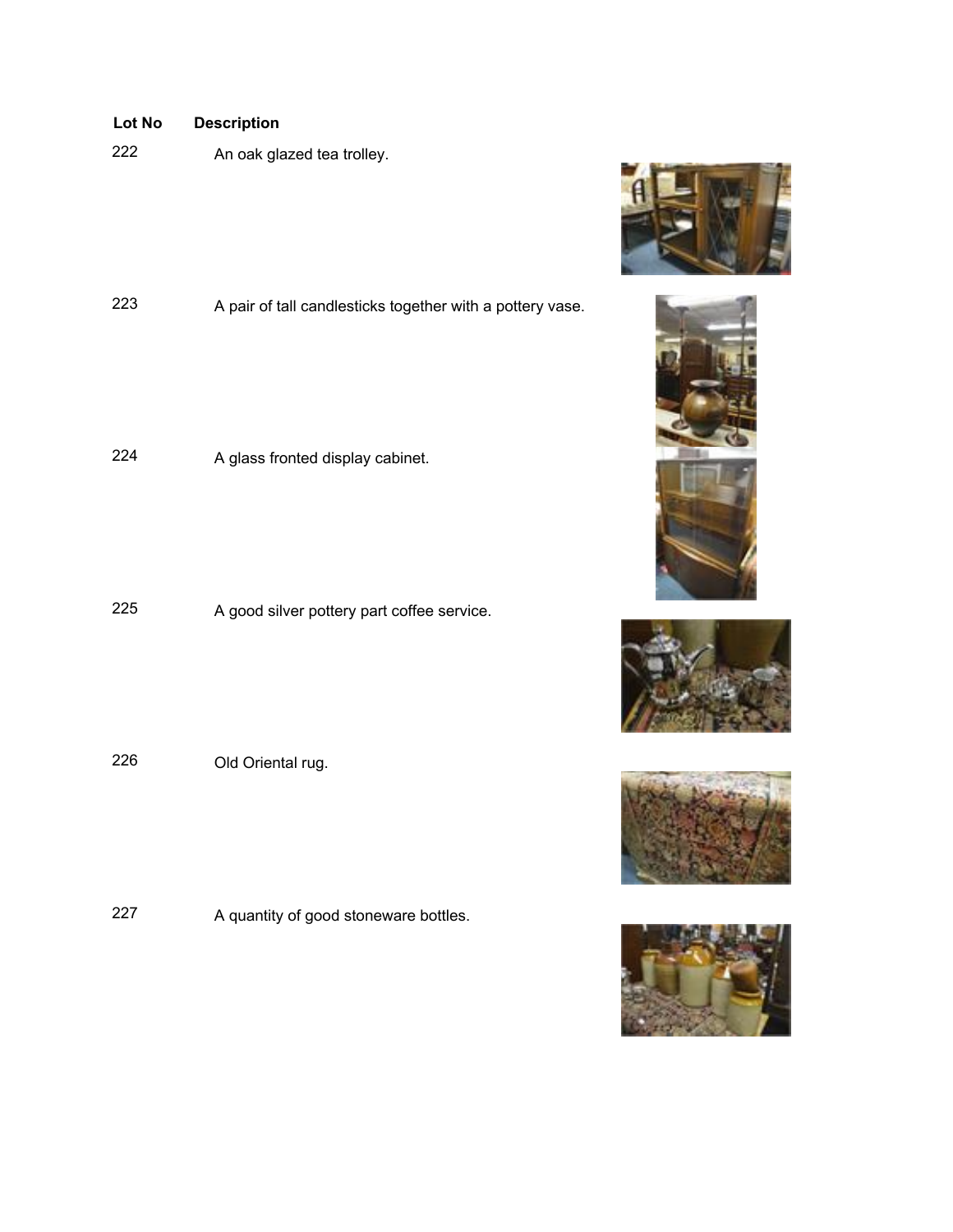| Lot No | <b>Description</b> |
|--------|--------------------|
|--------|--------------------|

An Eastern tribal mask.

A set of three Edwardian bedroom chairs.

A plated cutlery service.

An Edwardian inlaid bedside chest.

232 A quantity of T G Green pottery

An Ercol stand, wicker basket etc.











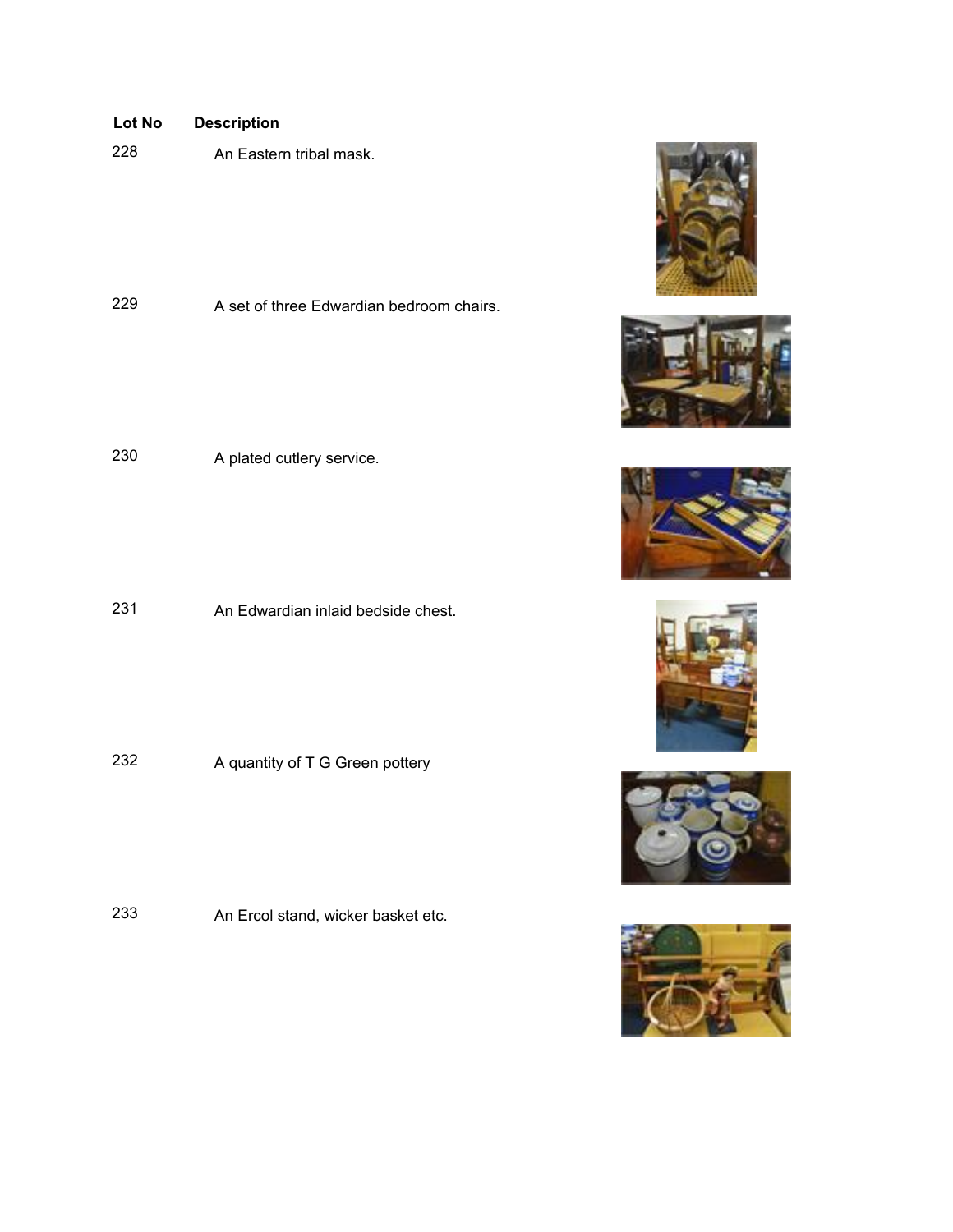| Lot No | <b>Description</b>        |
|--------|---------------------------|
| 234    | A quantity of prints.     |
|        |                           |
|        |                           |
|        |                           |
|        |                           |
| 235    | An Eastern tribal figure. |
|        |                           |
|        |                           |
|        |                           |
|        |                           |

236 An oak toilet mirror.

237 A mahogany bow front chest of four drawers.

238 A Royal Doulton burgundy pattern dinner service.

<sup>239</sup> A pine dome top trunk.









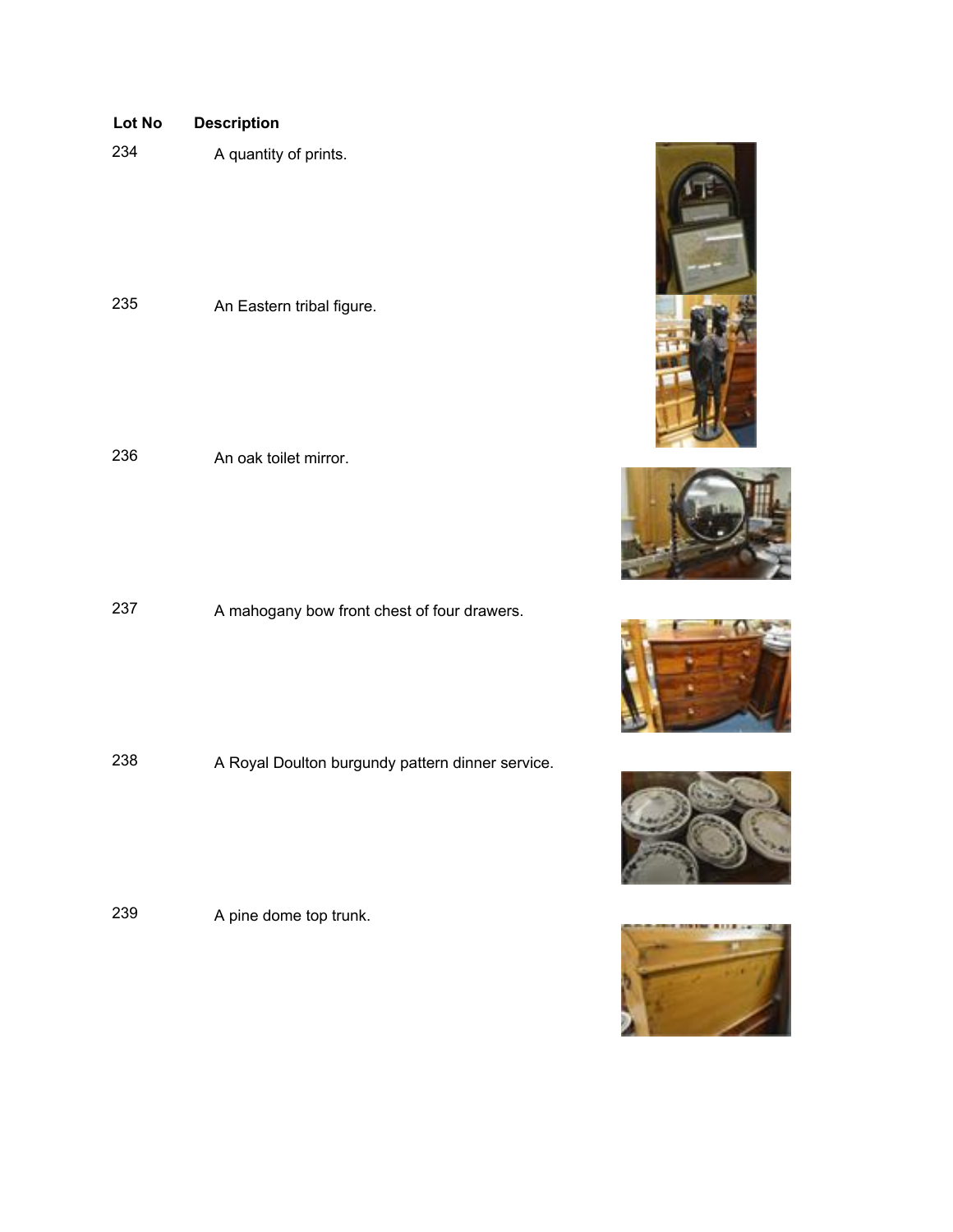| 240 | A stylish inlaid oak framed mirror. |
|-----|-------------------------------------|
|-----|-------------------------------------|

A cut-glass chandelier.

Four old enamelled signs.

A garden table together with bench and seat.

Binoculars, collectors spoons etc.

A mahogany chest of five drawers.







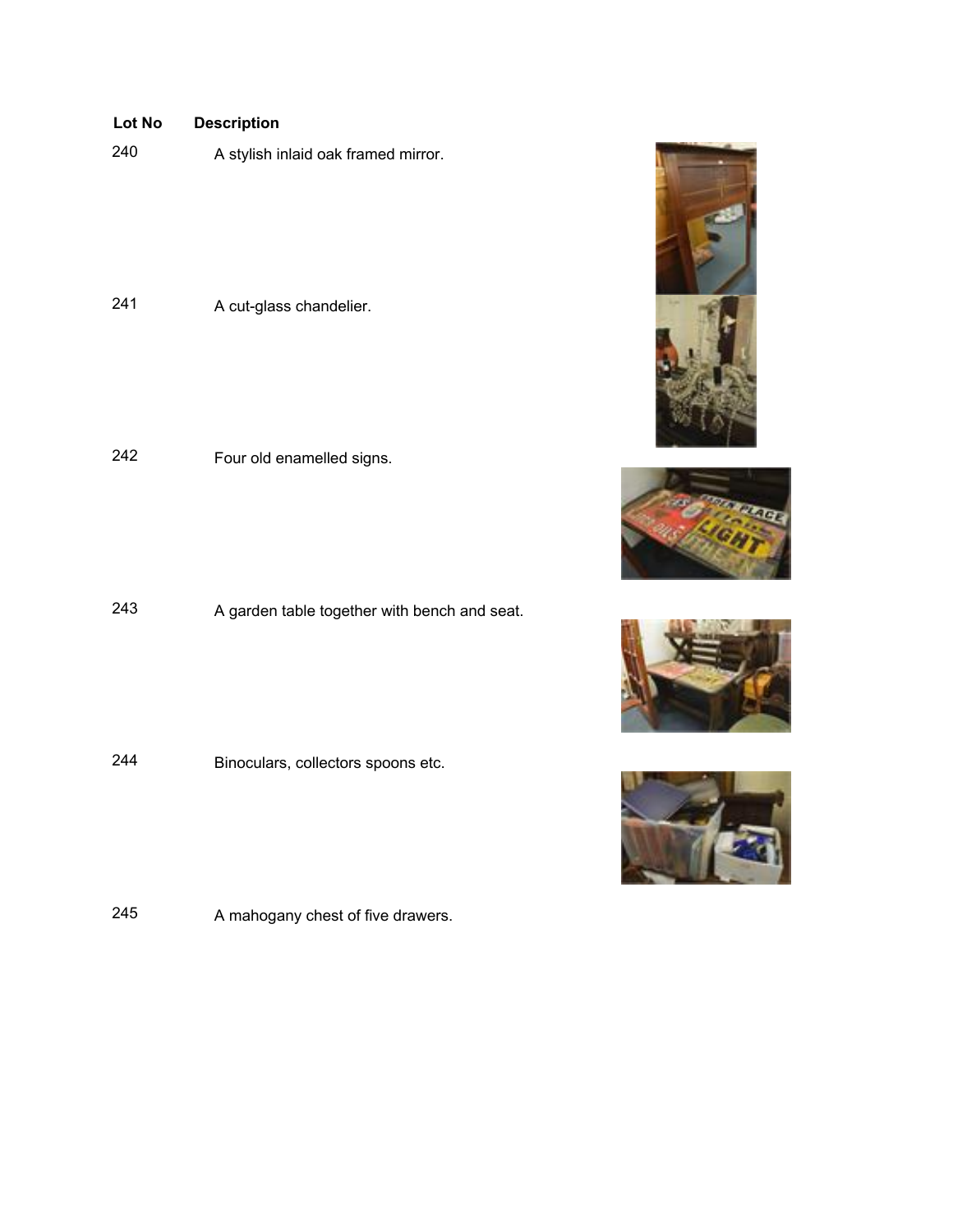A set of three mahogany hoop back chairs.

A mahogany glazed corner cupboard.

Two pairs of Avery scales.

An elm rocking chair.

A mahogany bedside cabinet.

An Ercol drop-leaf trolley.





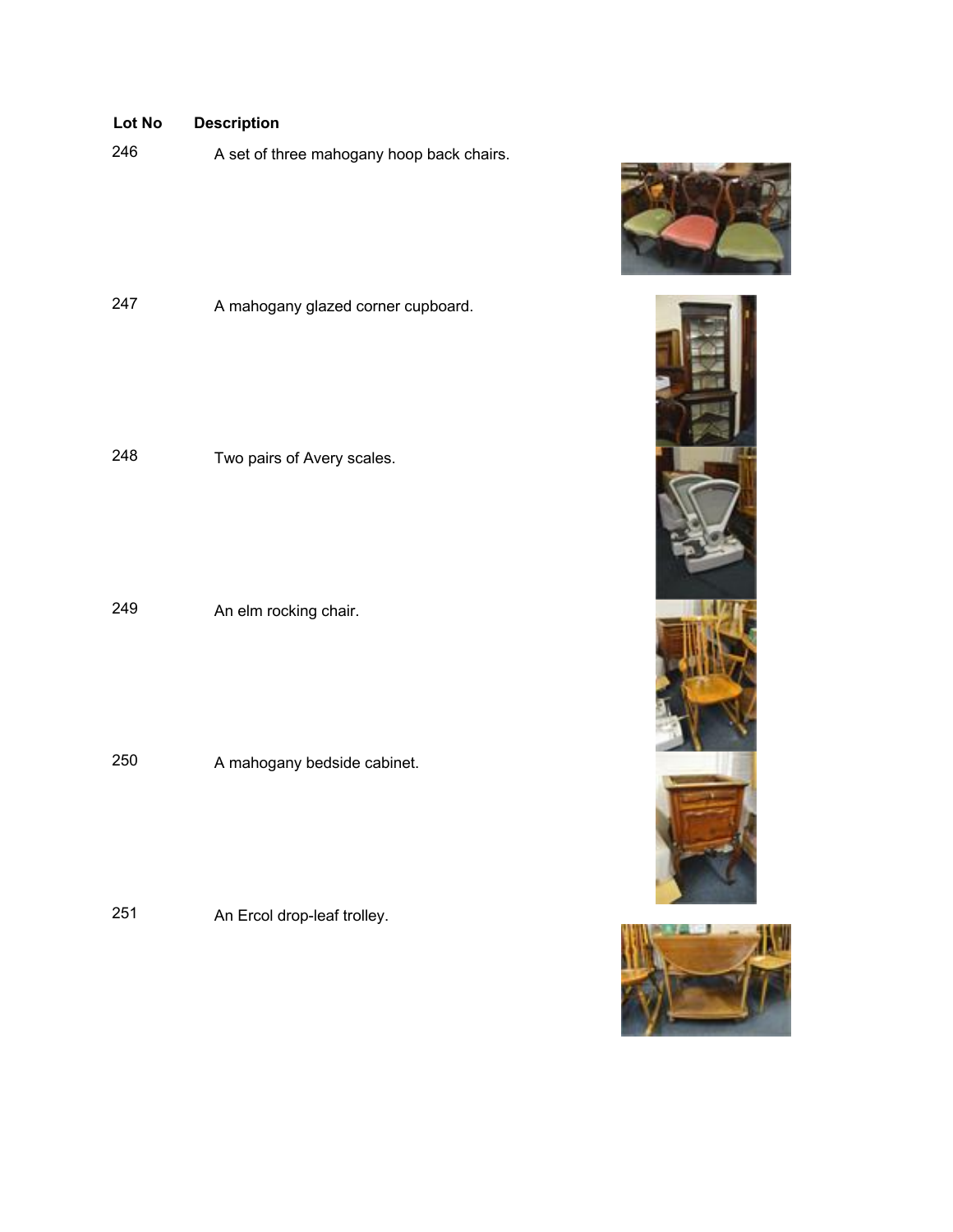A set of Ercol stick back chairs.

Three old coffin stools.

An old record player.

An oak framed mirror together with a triple mirror.

Decorative chinaware.

Two boxes of good decorative chinaware.











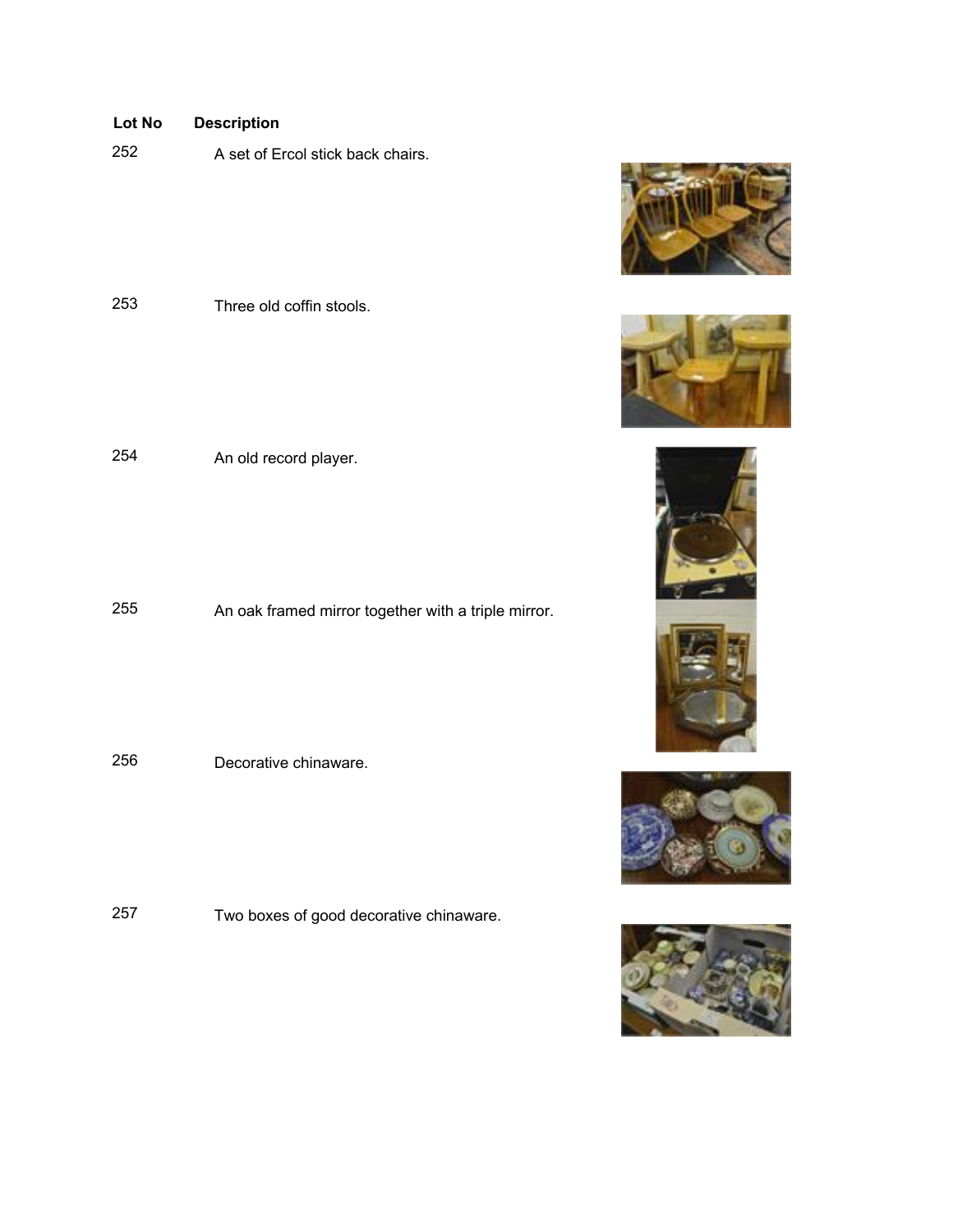Photograph album, trinket box, brushes etc.







A garden bench.

A quantity of fishing rods.

Coinage, costume jewellery etc.

Decorative china.

Three tapestries.